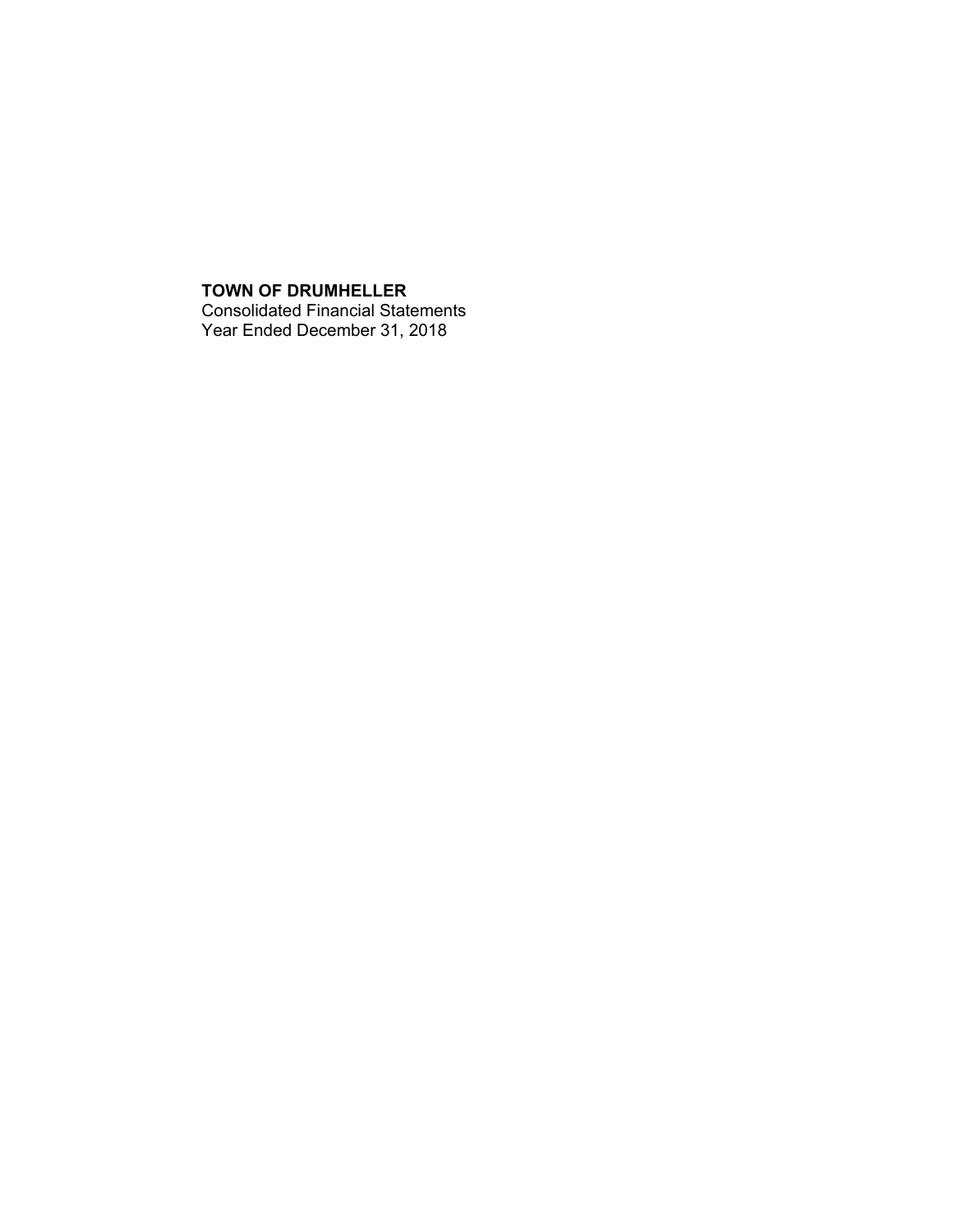Index to Consolidated Financial Statements Year Ended December 31, 2018

|                                                           | Page      |
|-----------------------------------------------------------|-----------|
| MANAGEMENT'S RESPONSIBILITY FOR FINANCIAL REPORTING       | 1         |
| <b>AUDITOR'S REPORT</b>                                   | $2 - 3$   |
| CONSOLIDATED FINANCIAL STATEMENTS                         |           |
| <b>Consolidated Statement of Financial Position</b>       | 4         |
| <b>Consolidated Statement of Operations</b>               | 5         |
| Consolidated Statement of Changes in Accumulated Surplus  | 6         |
| Consolidated Statement of Changes in Net Financial Assets | 7         |
| <b>Consolidated Statement of Cash Flows</b>               | 8         |
| Notes to Consolidated Financial Statements                | $9 - 25$  |
| Consolidated Segmented Information (Schedule 1)           | $26 - 27$ |
| Consolidated Segmented Information (Schedule 2)           | $28 - 29$ |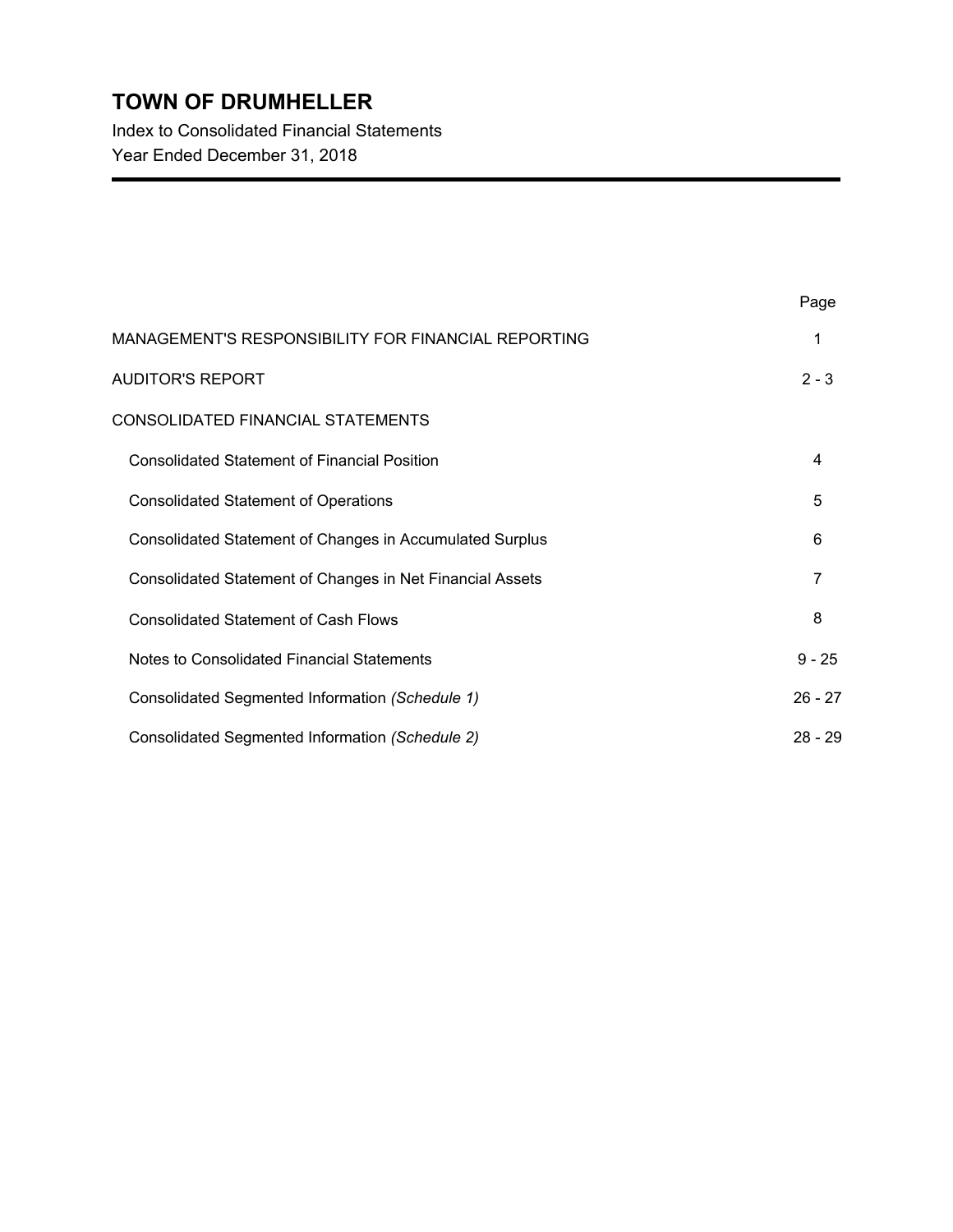## **MANAGEMENT'S RESPONSIBILITY FOR FINANCIAL REPORTING**

The accompanying consolidated financial statements of the Town of Drumheller (the "Town") have been prepared in accordance with Canadian public sector accounting standards. When alternative accounting methods exist, management has chosen those it deems most appropriate in the circumstances. These statements include certain amounts based on management's estimates and judgments. Management has determined such amounts based on a reasonable basis in order to ensure that the financial statements are presented fairly in all material respects.

The integrity and reliability of Town of Drumheller's reporting systems are achieved through the use of formal policies and procedures, the careful selection of employees and an appropriate division of responsibilities. These systems are designed to provide reasonable assurance that the financial information is reliable and accurate.

The Board of Directors is responsible for ensuring that management fulfills its responsibility for financial reporting and is ultimately responsible for reviewing and approving the financial statements. The Board carries out this responsibility principally through its Audit Committee. The Audit Committee is appointed by the Board and meets periodically with management and the members' auditors to review significant accounting, reporting and internal control matters. Following its review of the financial statements and discussions with the auditors, the Audit Committee reports to the Board of Directors prior to its approval of the financial statements. The Committee also considers, for review by the Board and approval by the members, the engagement or re-appointment of the external auditors.

The consolidated financial statements have been audited on behalf of the members by RSM Alberta LLP, in accordance with Canadian public sector accounting standards.

**Chief Administrative Officer** 

**Corporate Services** 

Drumheller, AB May 03, 2019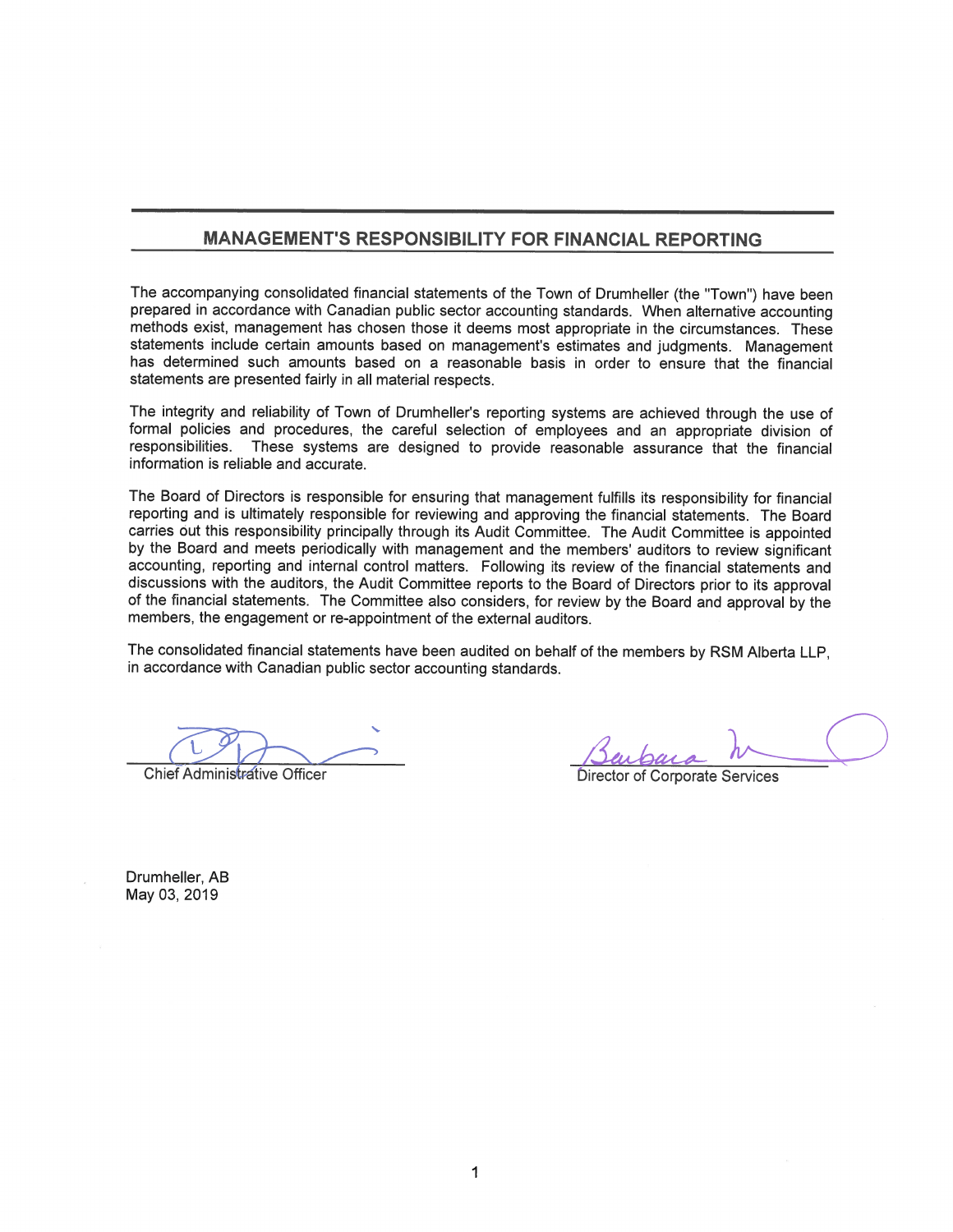

#### **INDEPENDENT AUDITOR'S REPORT**

To the Members of Council of

### **Town of Drumheller**

#### *Opinion*

We have audited the consolidated financial statements of Town of Drumheller (the Town), which comprise the consolidated statement of financial position as at December 31, 2018, and the consolidated statements of operations, changes in net financial assets, changes in accumulated surplus and cash flows for the year then ended, and notes to the consolidated financial statements, including a summary of significant accounting policies.

In our opinion, the accompanying consolidated financial statements present fairly, in all material respects, the financial position of the Town as at December 31, 2018, and the results of its operations and its cash flows for the year then ended in accordance with Canadian public sector accounting standards.

#### *Basis for Opinion*

We conducted our audit in accordance with Canadian generally accepted auditing standards. Our responsibilities under those standards are further described in the *Auditor's Responsibilities for the Audit of the Consolidated Financial Statements* section of our report. We are independent of the Town in accordance with the ethical requirements that are relevant to our audit of the consolidated financial statements in Canada, and we have fulfilled our other ethical responsibilities in accordance with those requirements. We believe that the audit evidence we have obtained is sufficient and appropriate to provide a basis for our opinion.

#### *Other Matter*

The consolidated financial statements for the year ended December 31, 2017 were audited by another auditor who expressed an unmodified opinion on those financial statements on April 30, 2018.

#### *Responsibilities of Management and Those Charged with Governance for the Consolidated Financial Statements*

Management is responsible for the preparation and fair presentation of the consolidated financial statements in accordance with Canadian public sector accounting standards, and for such internal control as management determines is necessary to enable the preparation of consolidated financial statements that are free from material misstatement, whether due to fraud or error.

In preparing the consolidated financial statements, management is responsible for assessing the Town's ability to continue as a going concern, disclosing, as applicable, matters relating to going concern and using the going concern basis of accounting unless management either intends to liquidate the Town or to cease operations, or has no realistic alternative but to do so.

Those charged with governance are responsible for overseeing the Town's financial reporting process.

*(continues)*

**THE POWER OF BEING UNDERSTOOD** AUDIT | TAX | CONSULTING

2500 Bell Tower 10104 – 103 Avenue NW Edmonton, AB, T5J 0H8 T +1 780 428 1522 F +1 780 425 8189 rsmcanada.com

**RSM Alberta LLP**

RSM Alberta LLP is a limited liability partnership that provides public accounting services. RSM is the brand used by a network of independent accounting and consulting firms, each of which practices in its own right. Visit rsmcanada.com/about us for more information regarding RSM Alberta LLP and RSM International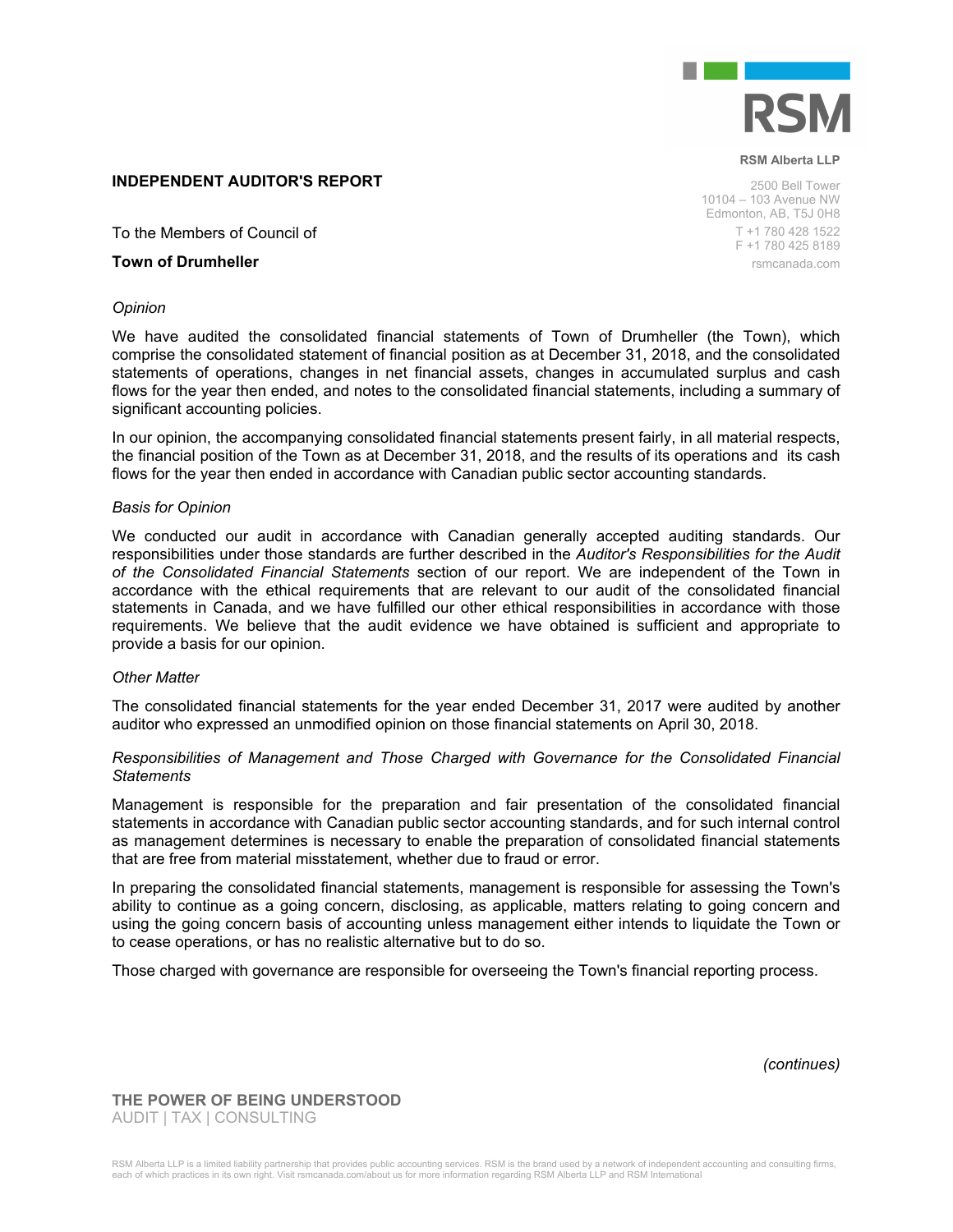### *Auditors' Responsibilities for the Audit of the Consolidated Financial Statements*

Our objectives are to obtain reasonable assurance about whether the consolidated financial statements as a whole are free from material misstatement, whether due to fraud or error, and to issue an auditors' report that includes our opinion. Reasonable assurance is a high level of assurance, but is not a guarantee that an audit conducted in accordance with Canadian generally accepted auditing standards will always detect a material misstatement when it exists. Misstatements can arise from fraud or error and are considered material if, individually or in the aggregate, they could reasonably be expected to influence the economic decisions of users taken on the basis of these consolidated financial statements. As part of an audit in accordance with Canadian generally accepted auditing standards, we exercise professional judgment and maintain professional skepticism throughout the audit. We also:

- Identify and assess the risks of material misstatement of the consolidated financial statements, whether due to fraud or error, design and perform audit procedures responsive to those risks, and obtain audit evidence that is sufficient and appropriate to provide a basis for our opinion. The risk of not detecting a material misstatement resulting from fraud is higher than for one resulting from error, as fraud may involve collusion, forgery, intentional omissions, misrepresentations, or the override of internal control.
- Obtain an understanding of internal control relevant to the audit in order to design audit procedures that are appropriate in the circumstances, but not for the purpose of expressing an opinion on the effectiveness of the Town's internal control.
- Evaluate the appropriateness of accounting policies used and the reasonableness of accounting estimates and related disclosures made by management.
- Conclude on the appropriateness of management's use of the going concern basis of accounting and, based on the audit evidence obtained, whether a material uncertainty exists related to events or conditions that may cast significant doubt on the Town's ability to continue as a going concern. If we conclude that a material uncertainty exists, we are required to draw attention in our auditors' report to the related disclosures in the consolidated financial statements or, if such disclosures are inadequate, to modify our opinion. Our conclusions are based on the audit evidence obtained up to the date of our auditors' report. However, future events or conditions may cause the Town to cease to continue as a going concern.
- Evaluate the overall presentation, structure and content of the consolidated financial statements, including the disclosures, and whether the consolidated financial statements represent the underlying transactions and events in a manner that achieves fair presentation.

We communicate with those charged with governance regarding, among other matters, the planned scope and timing of the audit and significant audit findings, including any significant deficiencies in internal control that we identify during our audit.

RSM Alberta LLP Edmonton, Alberta Chartered Professional Accountants

May 3, 2019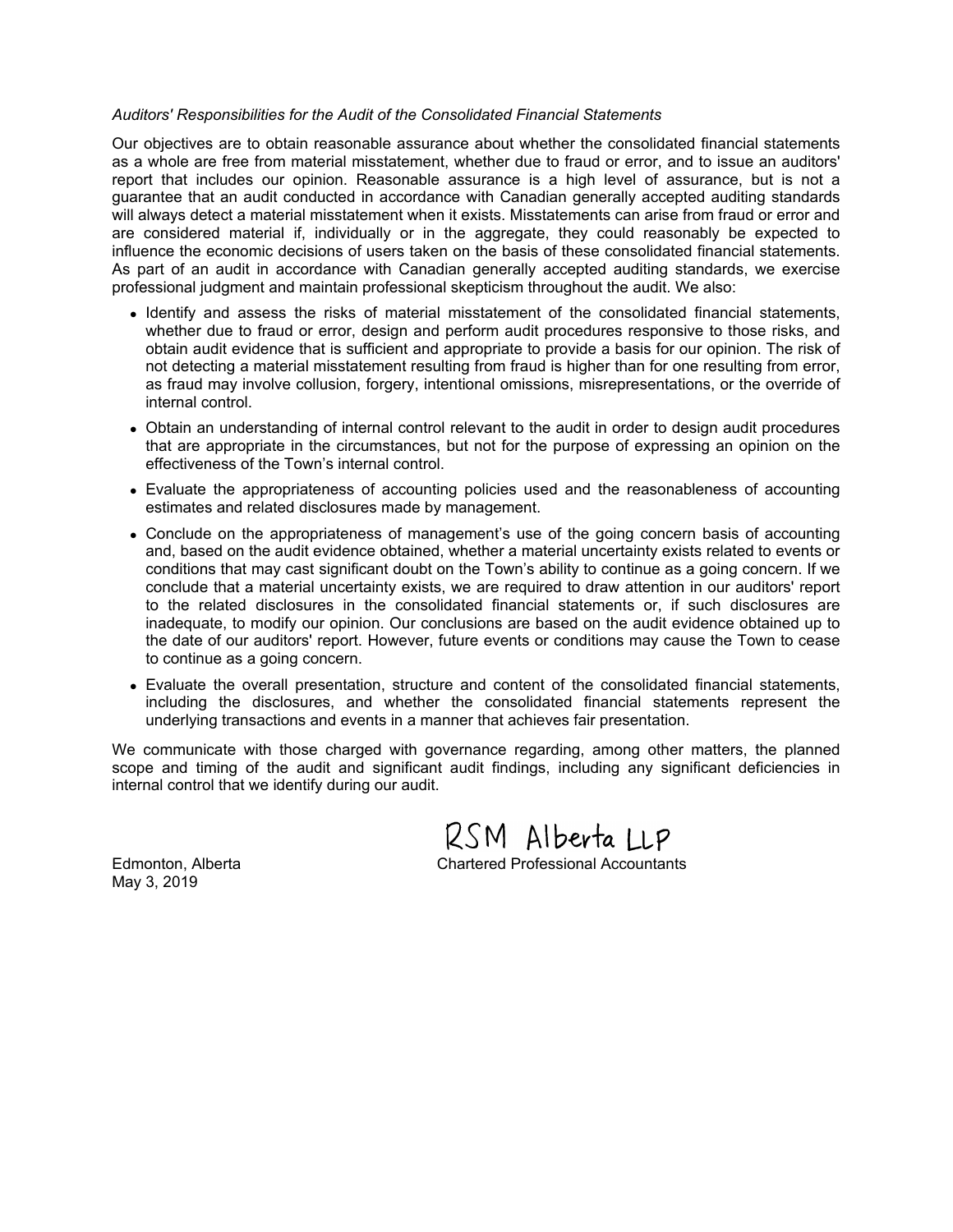Consolidated Statement of Financial Position

December 31, 2018

| <b>FINANCIAL ASSETS</b>                  |                 |               |
|------------------------------------------|-----------------|---------------|
| Cash and cash equivalents (Note 2)       | \$<br>4,179,303 | \$10,559,217  |
| Taxes receivable (Note 3)                | 946,013         | 1,134,766     |
| Accounts receivable (Note 4)             | 3,616,919       | 9,098,646     |
| Accrued interest receivable              | 17,380          | 64,130        |
| Inventory held for resale (Note 5)       | 1,827,324       | 1,847,299     |
| Investments (Note 6)                     | 25,619,894      | 10,391,685    |
|                                          | 36,206,833      | 33,095,743    |
|                                          |                 |               |
| <b>LIABILITIES</b>                       |                 |               |
| Accounts payable and accrued liabilities | 2,607,989       | 2,728,180     |
| Employee benefit obligation (Note 7)     | 564,746         | 594,968       |
| Deferred revenue (Note 8)                | 10,513,170      | 9,529,669     |
| Long-term debt (Note 9)                  | 9,190,367       | 9,605,204     |
|                                          | 22,876,272      | 22,458,021    |
| <b>NET FINANCIAL ASSETS</b>              | 13,330,561      | 10,637,722    |
| <b>NON-FINANCIAL ASSETS</b>              |                 |               |
| Tangible capital assets (Note 10)        | 142,201,352     | 141,831,984   |
| Inventory for consumption                | 611,945         | 667,942       |
| Prepaid expenses                         | 302,222         | 289,570       |
|                                          | 143,115,519     | 142,789,496   |
| <b>ACCUMULATED SURPLUS (Note 12)</b>     | \$156,446,080   | \$153,427,218 |
|                                          |                 |               |

CONTINGENCIES *(Note 19)*

COMMITMENTS *(Note 20)*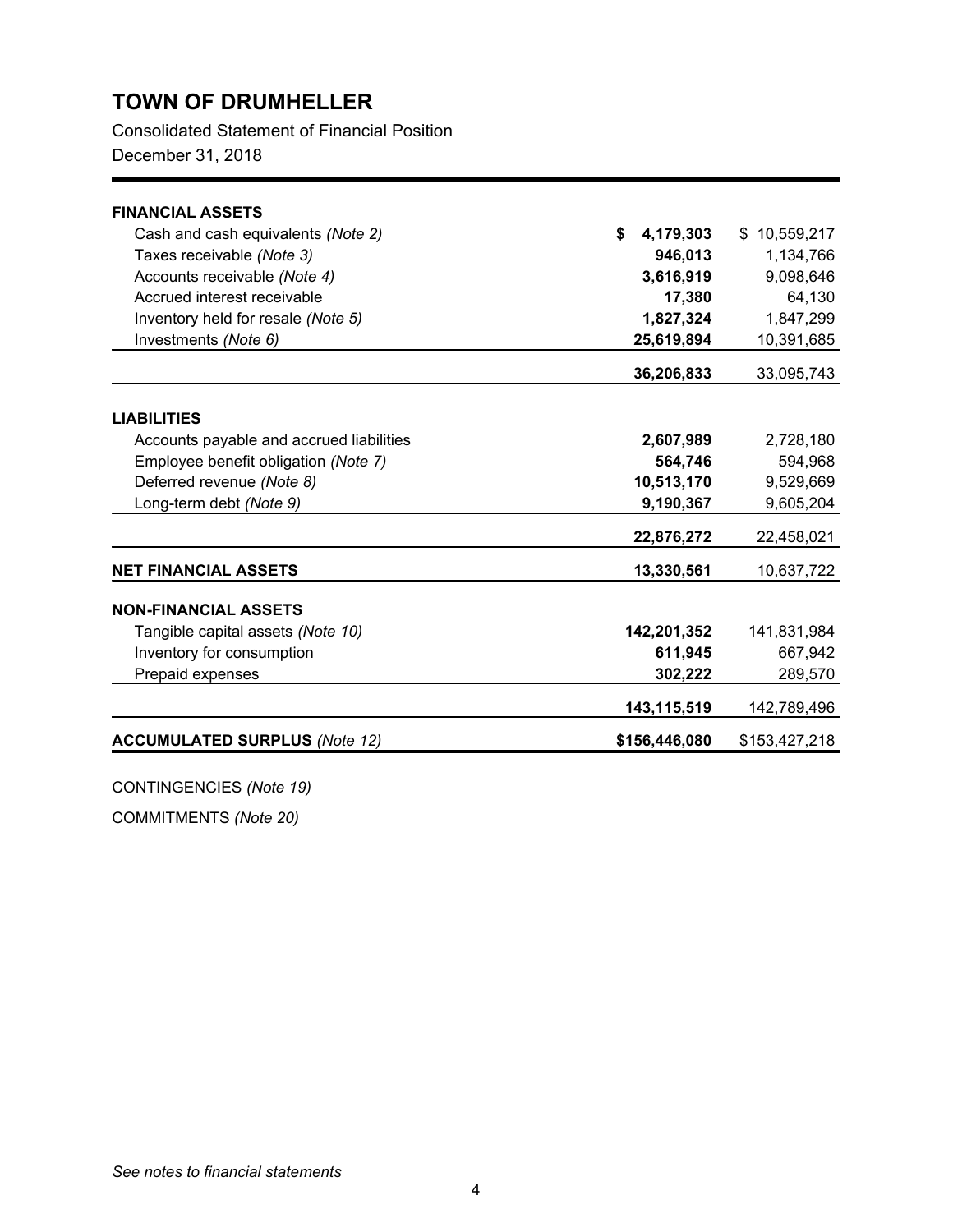Consolidated Statement of Operations

|                                              | <b>Budget</b><br>2018<br>(Note 22) | 2018            | 2017            |
|----------------------------------------------|------------------------------------|-----------------|-----------------|
|                                              |                                    |                 |                 |
| <b>REVENUES</b>                              |                                    |                 |                 |
| Net municipal taxes (Note 13)                | 8,774,766<br>\$                    | 8,750,341<br>S  | 8,509,169<br>S  |
| Government transfers for operating (Note 14) | 877,613                            | 909,180         | 1,011,707       |
| Sales and user fees                          | 6,879,105                          | 7,837,542       | 7,420,037       |
| Franchise and concessions                    | 2,062,825                          | 1,731,291       | 1,616,724       |
| Investment income                            | 280,000                            | 488,670         | 318,771         |
| Penalties and costs on taxes                 | 167,000                            | 167,774         | 186,250         |
| Rentals                                      | 336,852                            | 434,338         | 400,290         |
| Other                                        | 151,895                            | 224,509         | 514,196         |
|                                              | 19,530,056                         | 20,543,645      | 19,977,144      |
|                                              |                                    |                 |                 |
| EXPENSES (Note 15)                           |                                    |                 |                 |
| Legislative                                  | 281,220                            | 276,890         | 300,788         |
| Administration                               | 1,685,495                          | 1,525,274       | 1,482,879       |
| Protective services                          | 2,529,930                          | 2,209,069       | 2,699,813       |
| <b>Transportation services</b>               | 2,645,102                          | 3,823,164       | 4,014,556       |
| Water and wastewater                         | 5,697,410                          | 5,260,838       | 5,580,109       |
| Waste management                             | 413,800                            | 418,369         | 396,700         |
| Planning and development                     | 1,123,245                          | 735,008         | 672,667         |
| Recreation and parks                         | 5,468,265                          | 4,824,844       | 4,662,846       |
| Public health and welfare                    | 530,550                            | 448,993         | 492,296         |
|                                              | 20,375,017                         | 19,522,449      | 20,302,654      |
| EXCESS (DEFICIENCY) OF REVENUES OVER         |                                    |                 |                 |
| EXPENSES BEFORE CAPITAL REVENUES             | (844, 961)                         | 1,021,196       | (325, 510)      |
|                                              |                                    |                 |                 |
| <b>CAPITAL REVENUES</b>                      |                                    |                 |                 |
| Government transfers for capital (Note 14)   | 10,205,880                         | 1,892,719       | 2,702,944       |
| Other capital revenues                       |                                    | 70,190          | 33,293          |
| Gain on disposal of tangible capital assets  |                                    | 34,757          | 34,672          |
|                                              | 10,205,880                         | 1,997,666       | 2,770,909       |
| <b>EXCESS OF REVENUES OVER EXPENSES</b>      | 9,360,919<br>\$                    | 3,018,862<br>\$ | \$<br>2,445,399 |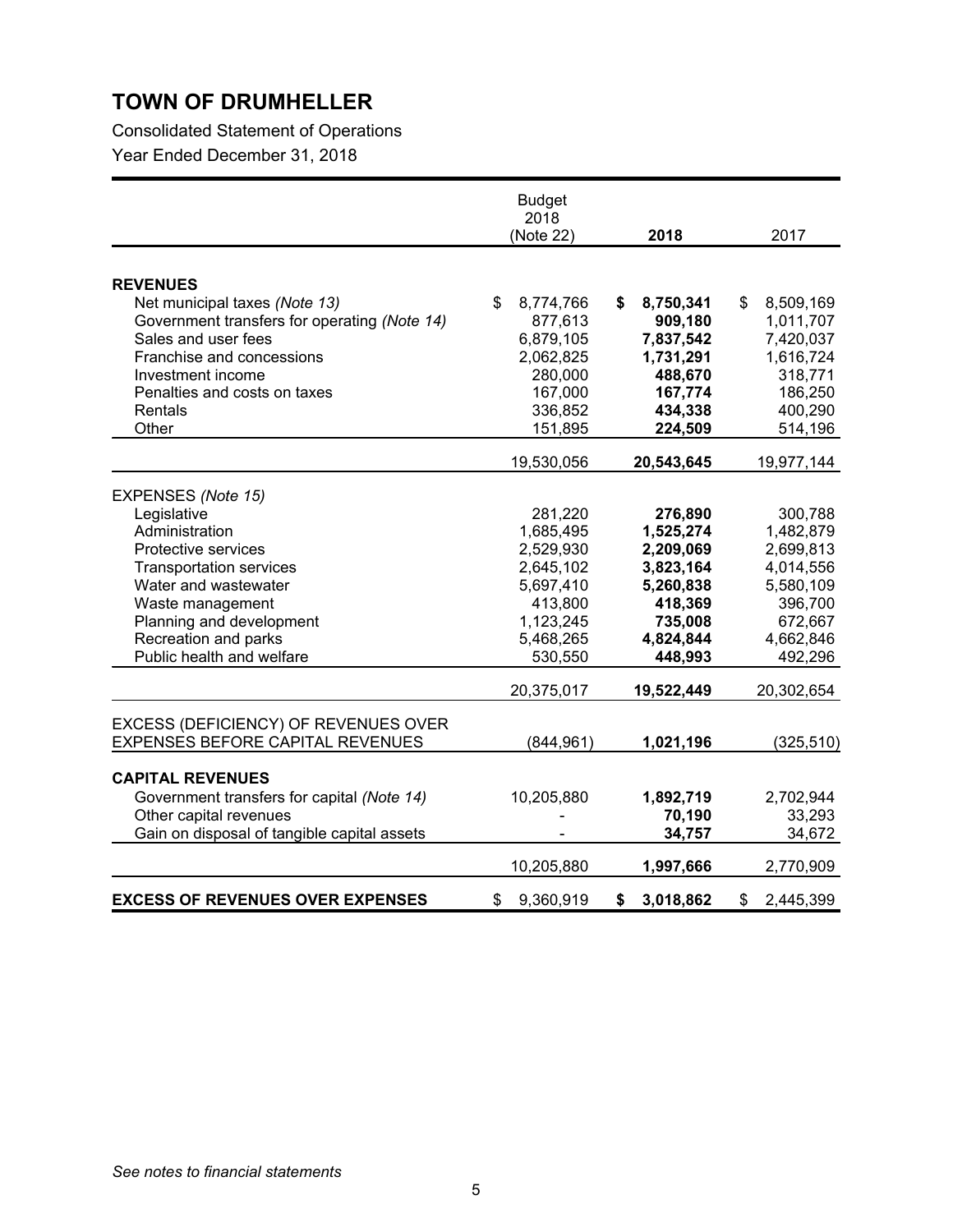Consolidated Statement of Changes in Accumulated Surplus

|                                                               | Unrestricted<br>Surplus | Restricted<br>Surplus | Equity in<br>Tangible<br>Capital<br>Assets | 2018          | 2017          |
|---------------------------------------------------------------|-------------------------|-----------------------|--------------------------------------------|---------------|---------------|
|                                                               |                         |                       |                                            |               |               |
| <b>BALANCE - BEGINNING OF YEAR</b>                            | 5,705,765<br>\$         | \$15,494,673          | \$132,226,780                              | \$153,427,218 | \$150,981,819 |
| EXCESS (DEFICIENCY) OF REVENUES OVER<br><b>EXPENSES</b>       | 7,277,892               |                       | (4,259,030)                                | 3,018,862     | 2,445,399     |
|                                                               | 12,983,657              | 15,494,673            | 127,967,750                                | 156,446,080   | 153,427,218   |
| DEBENTURE PRINCIPAL PAYMENTS                                  | (414, 837)              |                       | 414,837                                    |               |               |
| NET OPERATING TRANSFERS TO RESTRICTED<br><b>SURPLUS</b>       | (3,295,183)             | 3,295,183             |                                            | ۰.            |               |
| ACQUISITION OF TANGIBLE CAPITAL ASSETS                        | (4,642,257)             |                       | 4,642,257                                  |               |               |
| DISPOSALS AND WRITE-DOWN OF TANGIBLE<br><b>CAPITAL ASSETS</b> | 13,859                  |                       | (13, 859)                                  | ۰             |               |
| <b>BALANCE - END OF YEAR</b>                                  | 4,645,239<br>\$         | \$18,789,856          | \$133,010,985                              | \$156,446,080 | \$153,427,218 |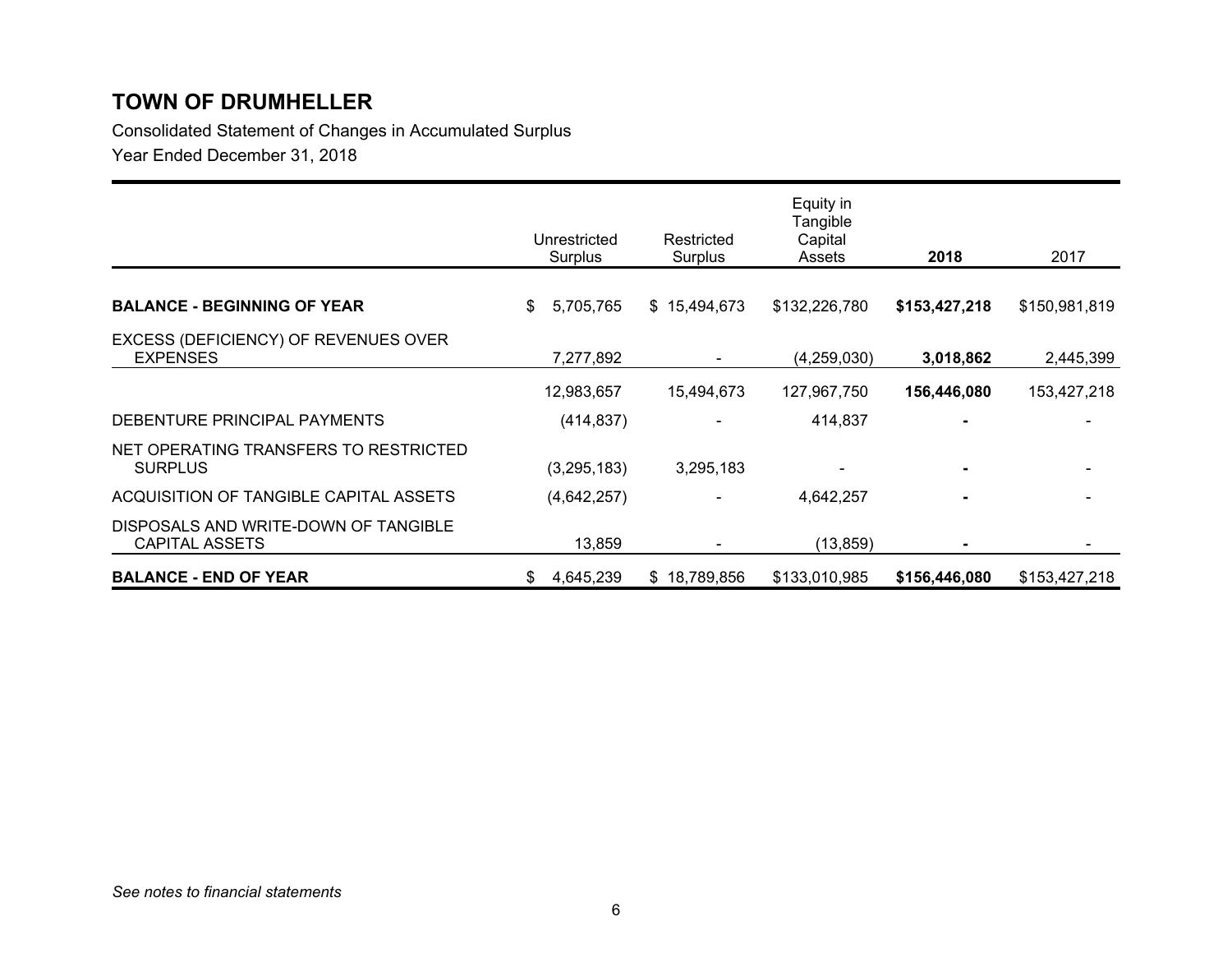Consolidated Statement of Changes in Net Financial Assets

|                                                                                                                                                                             | <b>Budget</b><br>2018<br>(Note 22) | 2018                                            | 2017                                              |
|-----------------------------------------------------------------------------------------------------------------------------------------------------------------------------|------------------------------------|-------------------------------------------------|---------------------------------------------------|
|                                                                                                                                                                             |                                    |                                                 |                                                   |
| <b>ANNUAL SURPLUS</b>                                                                                                                                                       | 9,360,919<br>\$                    | 3,018,862<br>\$                                 | 2,445,399<br>\$                                   |
| Acquisition of tangible capital assets<br>Amortization of tangible capital assets<br>Gain on sale of tangible capital assets<br>Proceeds on sale of tangible capital assets | (10, 549, 880)<br>3,569,315        | (4,642,257)<br>4,259,030<br>(34, 757)<br>48,616 | (3, 240, 414)<br>4,513,469<br>(34, 672)<br>41,973 |
| Decrease (increase) in prepaid expenses<br>Decrease in inventory for consumption                                                                                            | (6,980,565)                        | (369, 368)<br>(12, 652)<br>55,997               | 1,280,356<br>545,595<br>45,033                    |
|                                                                                                                                                                             | (6,980,565)                        | (326,023)                                       | 1,870,984                                         |
| <b>INCREASE IN NET FINANCIAL ASSETS</b>                                                                                                                                     | 2,380,354                          | 2,692,839                                       | 4,316,383                                         |
| <b>NET FINANCIAL ASSETS - BEGINNING OF</b><br>YEAR                                                                                                                          | 10,637,722                         | 10,637,722                                      | 6,321,339                                         |
| <b>NET FINANCIAL ASSETS - END OF YEAR</b>                                                                                                                                   | 13,018,076<br>\$                   | 13,330,561<br>S.                                | 10,637,722<br>\$                                  |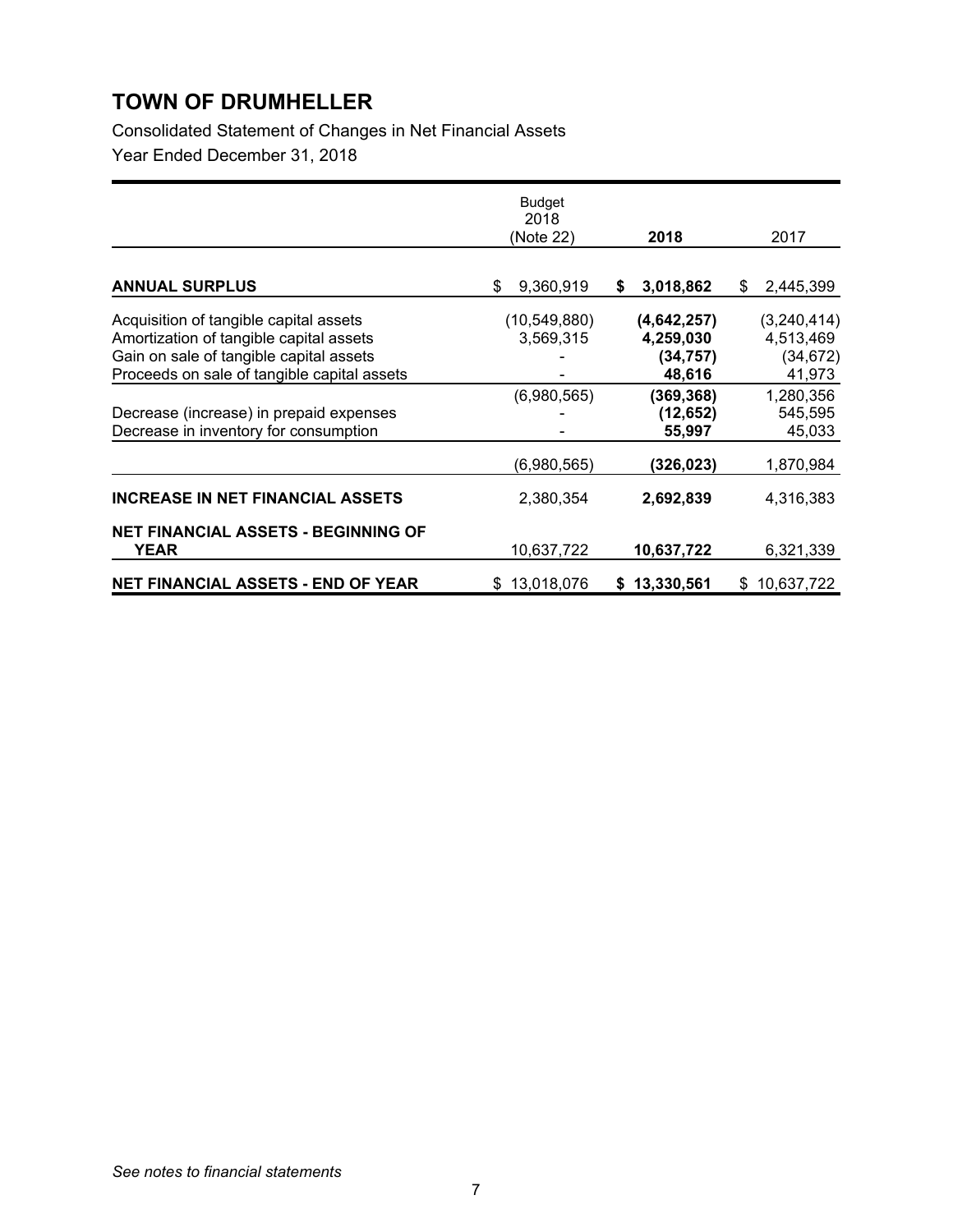Consolidated Statement of Cash Flows

|                                                                                       | 2018            | 2017                  |
|---------------------------------------------------------------------------------------|-----------------|-----------------------|
| <b>OPERATING ACTIVITIES</b>                                                           |                 |                       |
| Excess of revenues over expenses                                                      | \$<br>3,018,862 | \$<br>2,445,399       |
| Items not affecting cash:                                                             |                 |                       |
| Amortization of tangible capital assets                                               | 4,259,030       | 4,513,469             |
| Gain on disposal of tangible capital assets                                           | (34, 757)       | (34, 672)             |
|                                                                                       |                 |                       |
|                                                                                       | 7,243,135       | 6,924,196             |
| Changes in non-cash working capital:                                                  |                 |                       |
| Taxes receivable                                                                      | 188,753         | (41, 363)             |
| Accounts receivable                                                                   | 5,481,727       | (74, 936)             |
| Accrued interest receivable                                                           | 46,750          | 5,368                 |
| Inventory held for resale                                                             | 19,975          | (475)                 |
| Accounts payable and accrued liabilities                                              | (120, 191)      | 28,110                |
| Employee benefit obligation                                                           | (30, 222)       | 102,491               |
| Deferred revenue                                                                      | 983,501         | 124,389               |
| Inventory for consumption                                                             | 55,997          | 45,033                |
| Prepaid expenses                                                                      | (12, 652)       | 545,593               |
|                                                                                       | 6,613,638       | 734,210               |
|                                                                                       | 13,856,773      | 7,658,406             |
|                                                                                       |                 |                       |
| <b>CAPITAL ACTIVITIES</b>                                                             | (4,642,257)     |                       |
| Acquisition of tangible capital assets<br>Proceeds on sale of tangible capital assets | 48,616          | (3,240,414)<br>41,973 |
|                                                                                       |                 |                       |
|                                                                                       | (4, 593, 641)   | (3, 198, 441)         |
| <b>INVESTING ACTIVITIES</b>                                                           |                 |                       |
| Purchase of investments                                                               | (22, 128, 275)  | (12,860,674)          |
| Proceeds on redemption of investments                                                 | 6,900,066       | 9,798,975             |
|                                                                                       | (15, 228, 209)  | (3,061,699)           |
|                                                                                       |                 |                       |
| <b>FINANCING ACTIVITIES</b>                                                           |                 |                       |
| Proceeds from issuance of long-term debt                                              | 476,165         |                       |
| Repayment of long-term debt                                                           | (891, 002)      | (862,001)             |
|                                                                                       | (414, 837)      | (862,001)             |
|                                                                                       |                 |                       |
| (DECREASE) INCREASE IN CASH                                                           | (6,379,914)     | 536,265               |
| Cash and cash equivalents - beginning of year                                         | 10,559,217      | 10,022,952            |
| CASH AND CASH EQUIVALENTS - END OF YEAR                                               | \$<br>4,179,303 | \$10,559,217          |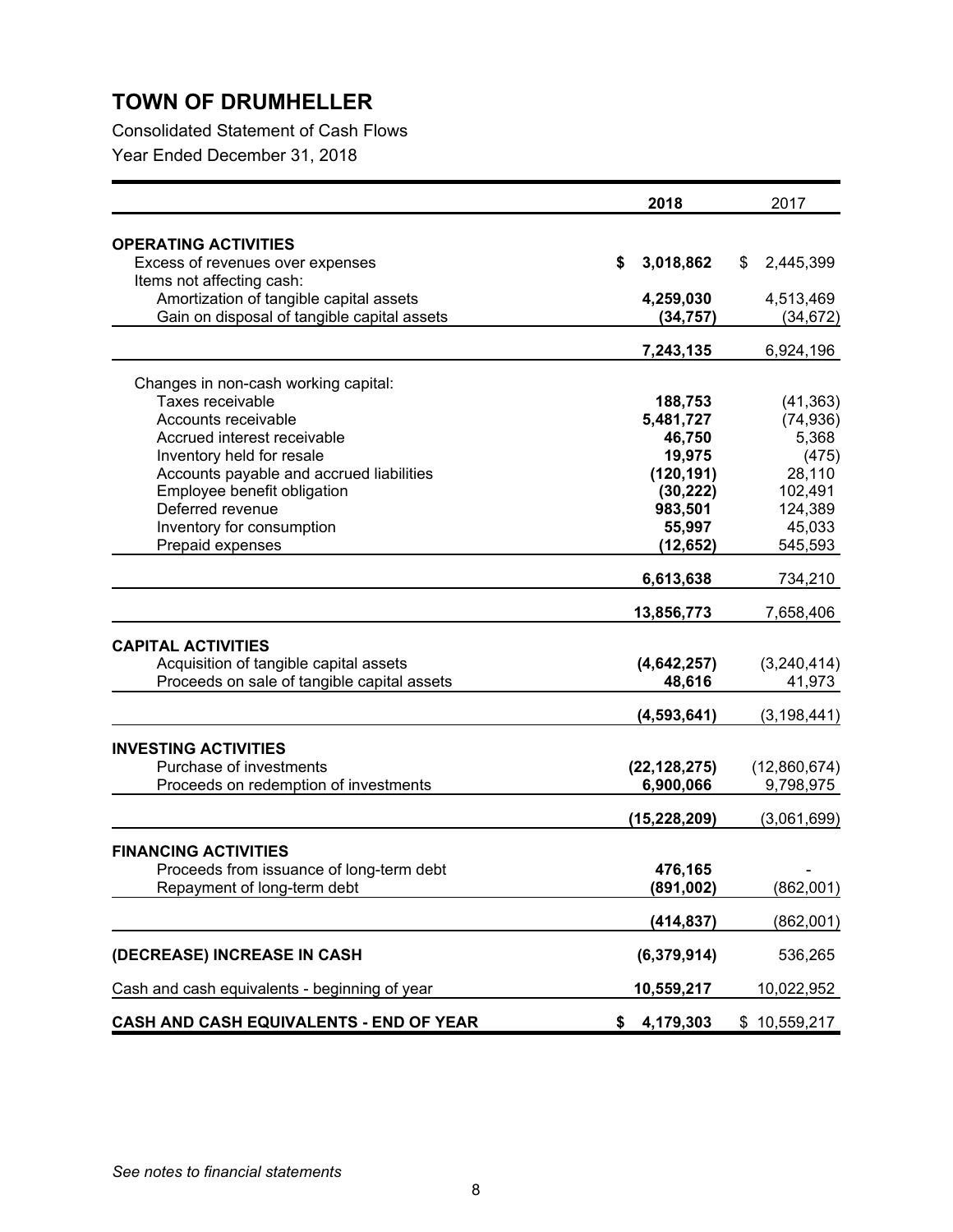**Notes to Consolidated Financial Statements**

### **Year Ended December 31, 2018**

### **1. SUMMARY OF SIGNIFICANT ACCOUNTING POLICIES**

The consolidated financial statements of the Town of Drumheller (the "Town") are the representations of management prepared in accordance with Canadian Public Sector Accounting Standards (PSAS). Significant aspects of the accounting policies adopted by the Town are as follows:

#### Reporting entity

The consolidated financial statements reflect the assets, liabilities, revenues and expenses, changes in net financial assets and cash flows of the reporting entity. This entity is comprised of the municipal operations plus all the organizations that are owned or controlled by the Town including the Drumheller Public Library and therefore, are accountable to the Town Council for the administration of their financial affairs and resources. The summary of taxes levied (Note 13) also includes requisitions for education and social organizations that are not part of the municipal reporting entity.

#### Cash and cash equivalents

Cash and cash equivalents consist of cash on hand and cash on deposit less outstanding cheques at the reporting date.

#### Investments

Investments are recorded at cost. Investment premiums and discounts are amortized on the net present value basis over the term of the respective investments. When there has been a decline in the market value which is other than temporary in nature, the respective investments are written down to market value. During the year, there was no impairment recorded (2017 - \$nil).

#### Inventory held for resale

Inventory held for resale includes land and buildings. Inventory held for resale is recorded at the lower of cost or net realizable value. Cost includes costs for land acquisition and improvements required to prepare the land for servicing such as clearing, stripping and leveling charges. Related development costs incurred to provide infrastructure such as water and wastewater services, roads, sidewalks and street lighting are recorded as physical assets under their respective function. During the year, there was no impairment recorded (2017 - \$nil).

#### Inventory for consumption

Inventory for consumption is valued at the lower of cost or net realizable value with cost determined using the average cost method.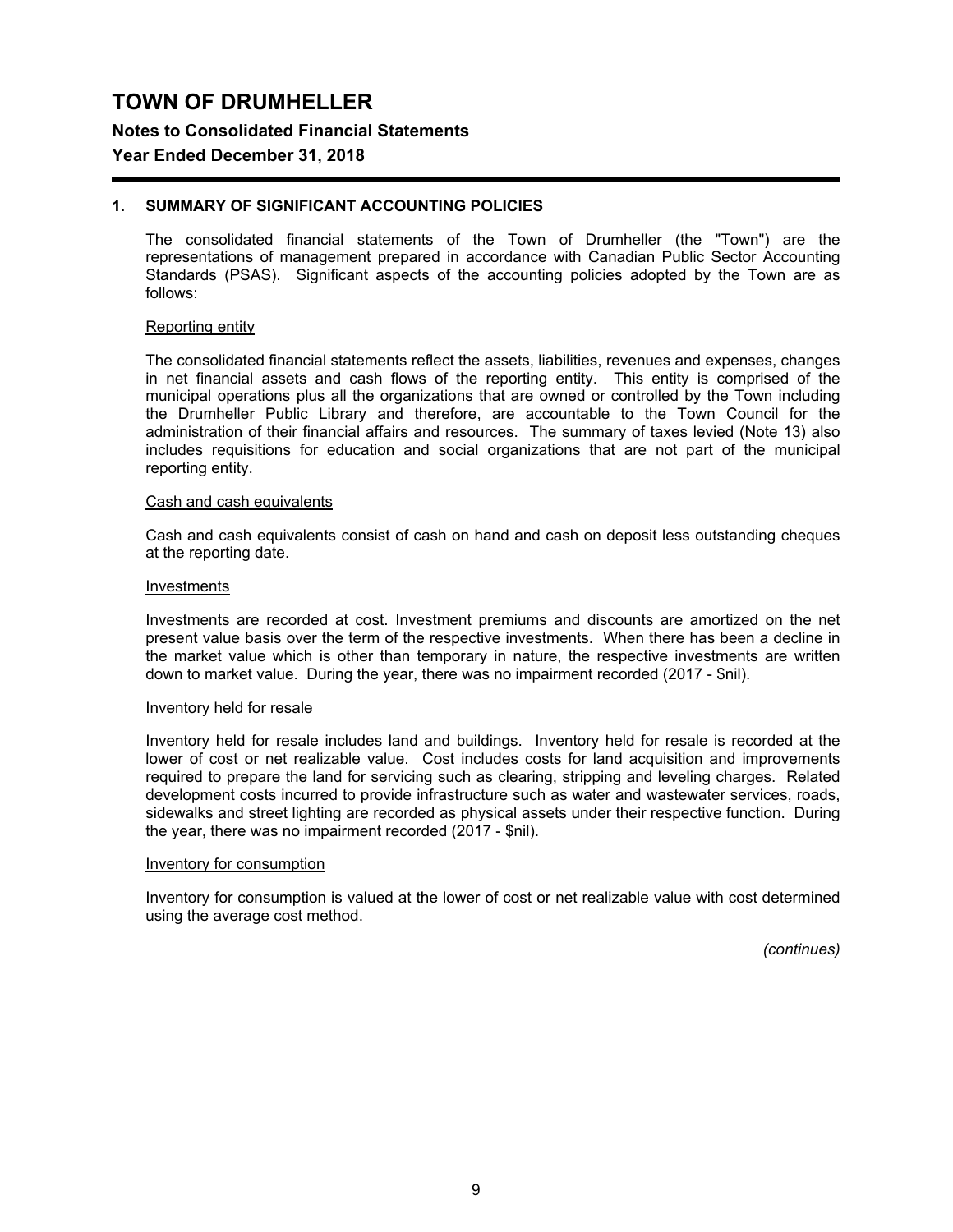**Notes to Consolidated Financial Statements**

## **Year Ended December 31, 2018**

### **1. SUMMARY OF SIGNIFICANT ACCOUNTING POLICIES** *(continued)*

#### Tangible capital assets

Tangible capital assets are recorded at cost less accumulated amortization. Cost includes all costs directly attributable to the acquisition or construction of the tangible capital asset including transportation costs, installation costs, design and engineering fees, legal fees and site preparation costs. Contributed tangible capital assets are recorded at fair value at the time of the contribution, with a corresponding amount recorded as revenue. Amortization is recorded on a straight-line basis over the estimated life of the tangible capital asset commencing once the asset is available for productive use as follows:

| Land improvements            | 15 to 45 years |
|------------------------------|----------------|
| <b>Buildings</b>             | 25 to 50 years |
| <b>Engineered Structures</b> | 45 to 75 years |
| Water system                 |                |
| Wastewater system            | 45 to 75 years |
| Road system                  | 5 to 65 years  |
| Machinery and equipment      | 5 to 40 years  |
| Vehicles                     | 10 to 40 years |

One-half of the annual amortization is charged in the year of acquisition. Work in process (assets under construction) have a cost of \$1,326,961 (2017 - \$3,335,746) and are not amortized until the asset is available for productive use.

#### Excess collections and under-levies

Excess collections arise from the difference between the actual levy made to cover each requisition and the actual amount requisitioned. If the actual levy exceeds the requisition, the excess collection is accrued as a liability and as a reduction in property tax revenue. Requisition tax rates in the subsequent year are adjusted for any excess collections.

#### Collection of taxes on behalf of other taxation authorities

The Town collects taxation revenue on behalf of other entities. Such levies, other revenues, expenses, assets and liabilities with respect to the operations of entities are not reflected in these financial statements.

The entities the Town collects taxation revenue on behalf of are:

- Alberta School Foundation Fund
- Drumheller and District Seniors Foundation

#### Retirement benefits and other employee benefits plans

The Town's contributions due during the period to its multi-employer defined benefit plan are expensed as incurred.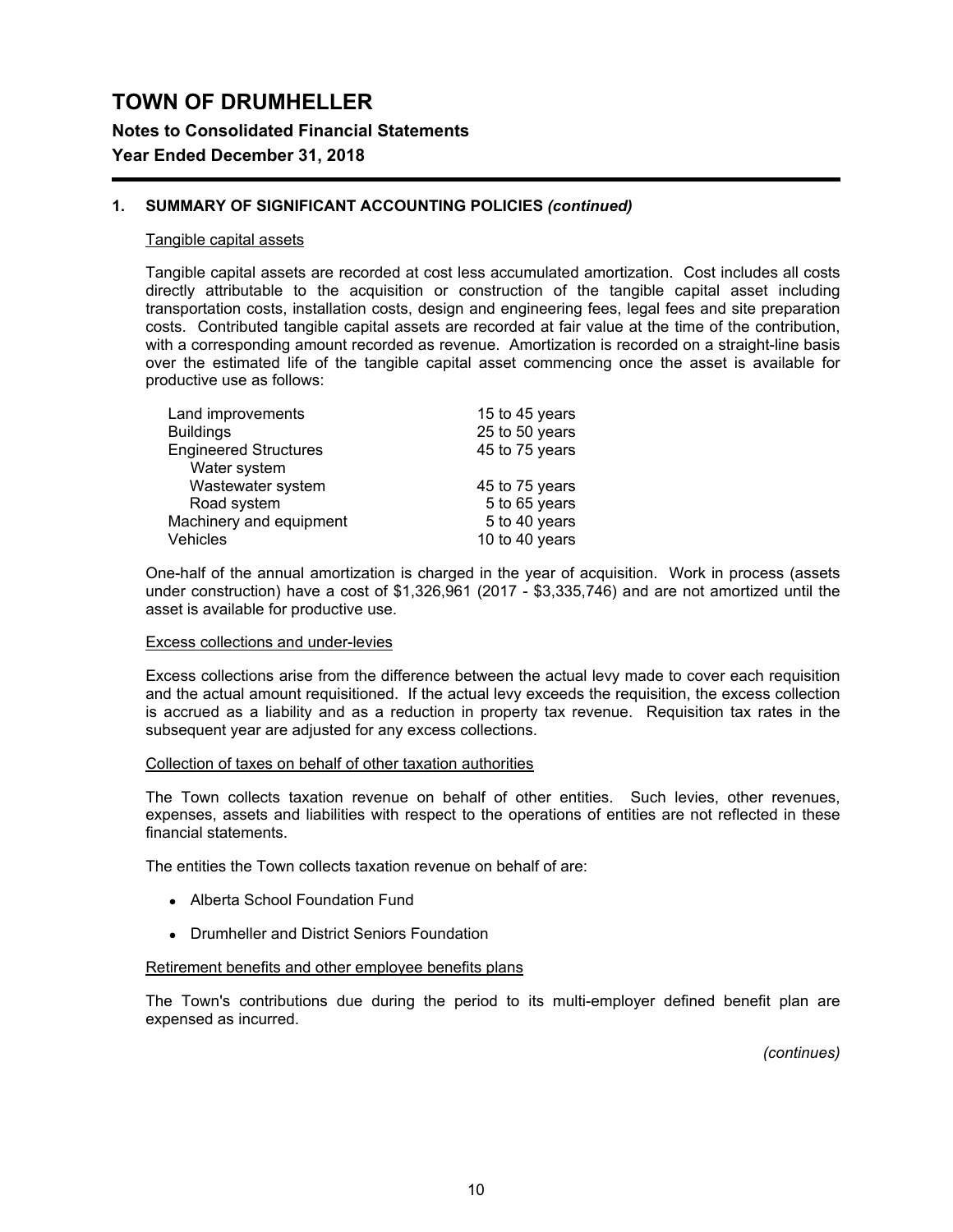**Notes to Consolidated Financial Statements**

## **Year Ended December 31, 2018**

### **1. SUMMARY OF SIGNIFICANT ACCOUNTING POLICIES** *(continued)*

#### Non-financial assets

Non-financial assets are not available to discharge existing liabilities and are held for use in the provision of services. They have useful lives extending beyond the current year and are not intended for sale in the normal course of operations. The change in non-financial assets during the year, along with excess of revenues over expenses, provides the consolidated Change in Net Financial Assets for the year.

#### Revenue recognition

Revenues are accounted for in the period in which the transactions or events occurred that gave rise to the revenues.

Funds received for specific purposes which are externally restricted by legislation, regulation or agreement and are not available for general municipal purposes, are accounted for as deferred revenue on the consolidated Statement of Financial Position. The revenue is recognized in the consolidated Statement of Operations in the year in which it is used for the specified purpose.

Government transfers, which include legislative grants, are recognized in the financial statements in the period in which events giving rise to the transfer occur, providing the transfers are authorized, any eligibility criteria have been met, and reasonable estimates of the amount can be made.

Property tax revenue is based on market value assessments determined in accordance with the Municipal Government Act (MGA). Tax mill rates are established annually. Taxation revenues are recorded at the time the tax billings are issued. Assessments are subject to appear. Losses on assessment appeals are recorded as adjustments to tax revenues and receivables when a written decision is received from the authorized board.

Charges for sewer and water usage are recorded as user fees. Connection fee revenues are recognized when the connection has been established.

Conditional grant revenue is recognized to the extent the conditions imposed on it have been fulfilled. Unconditional grant revenue is recognized when monies are receivable.

Grants for the acquisition of tangible capital assets are recognized in the period in which eligible expenses are made.

Sales of service and other revenue are recognized on an accrual basis.

Revenues from the provision of goods or services are recognized in the period in which the goods are provided or the services are rendered. Rental revenues are recognized in the period to which they relate.

Investment income is reported as revenue in the period earned. When required by agreement or legislation, investment income earned on deferred revenue is added to the investment and forms part of the deferred revenue balance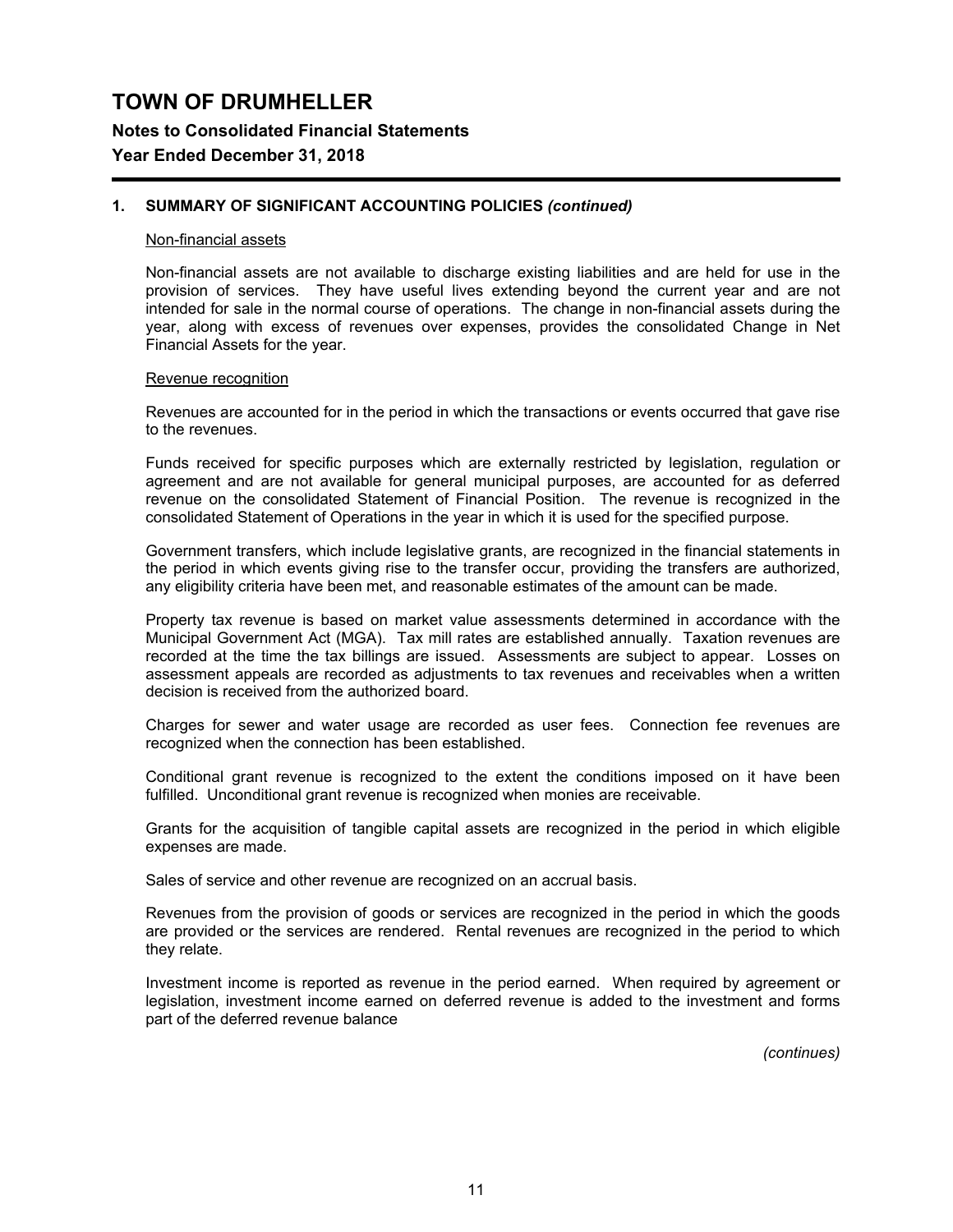**Notes to Consolidated Financial Statements**

## **Year Ended December 31, 2018**

### **1. SUMMARY OF SIGNIFICANT ACCOUNTING POLICIES** *(continued)*

#### Use of estimates

The preparation of financial statements in conformity with Canadian public sector accounting standards requires management to make estimates and assumptions that affect the reported amount of assets and liabilities, disclosure of contingent assets and liabilities at the date of the financial statements and the reported amounts of revenues and expenses during the period. Such estimates are periodically reviewed and any adjustments necessary are reported in earnings in the period in which they become known. Where measurement uncertainty exists, the financial statements have been prepared within reasonable limits of materiality. Actual results could differ from these estimates.

Significant estimates include assumptions used in a number of areas including useful lives of tangible capital assets and the determination of reserves. Estimates are also used for various liabilities including accrued liabilities. Other areas that estimates are used include revenue recognized in the year, provision for tax exempt appeals, investment impairment, provisions for allowances in accounts receivable and in performing actuarial valuations of employee future benefits.

#### Recently adopted accounting pronouncements

Effective January 1, 2018, the Town adopted the following accounting standards concurrently as required by the Public Sector Accounting Standards Board.

PS 2200 - Related Party Disclosures: This section provides guidance on the definition of a related party and establishes the disclosure requirements for transactions between related parties. The Town adopted PS 2200 prospectively and there were no impacts on the financial statement amounts or disclosures.

PS 3210 – Assets: This section provides guidance on the various components related to the definition of an asset and establishes the related disclosure requirements. The Town adopted PS 3210 prospectively and there were no impacts on the financial statement amounts or disclosures.

PS 3320 - Contingent Assets: This section provides a general application standard providing guidance on the definition and disclosures standards related to contingent assets. It is noted that specific types of contingent assets are excluded from this standard. The Town adopted the PS 3320 prospectively and there were no impacts on the financial statement amounts or disclosures.

PS 3380 - Contractual Rights: This section provides guidance on the disclosure of contractual rights, including their nature, extent and timing. The Town adopted PS 3380 prospectively and there were no impacts on the financial statement amounts or disclosures.

PS 3420 – Inter-Entity Transactions: This section provides guidance on the recognition, measurement and presentation of transactions between entities controlled by a government within the government reporting entity from the perspective of both parties. The Town adopted PS 3420 prospectively and there were no impacts on the financial statement amounts or disclosures.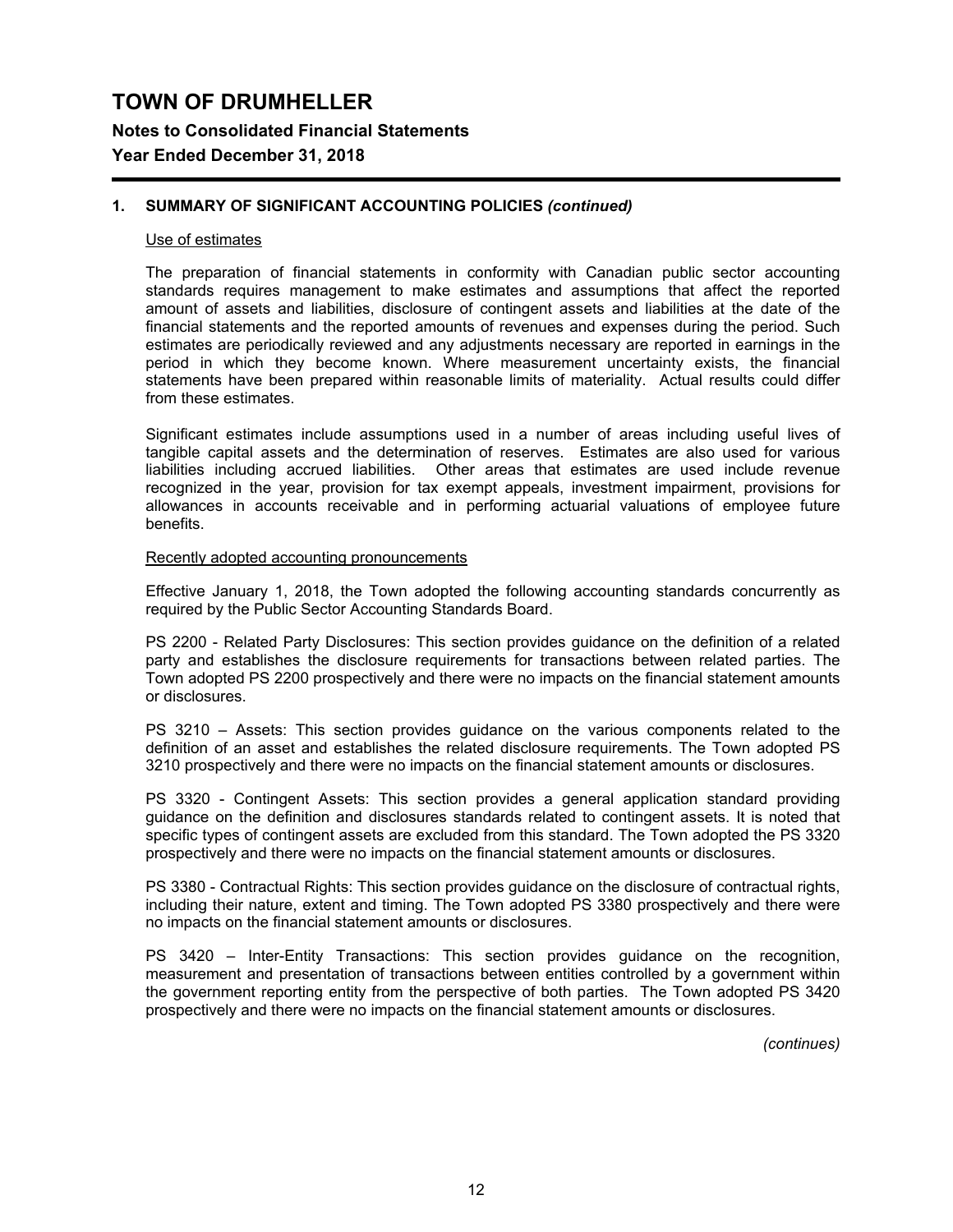**Notes to Consolidated Financial Statements**

## **Year Ended December 31, 2018**

## **1. SUMMARY OF SIGNIFICANT ACCOUNTING POLICIES** *(continued)*

### Future accounting pronouncements

The following summarizes upcoming changes to public sector accounting standards issued by the Public Sector Accounting Standards Board. In 2019, the Town will continue to assess the impact and prepare for the adoption of these standards. While the timing of standard adoption may vary, certain standards must be adopted concurrently. The requirements in Financial Statement Presentation (PS 1201), Financial Instruments (PS 3450), Foreign Currency Translations (PS 2601) and Portfolio Investments (PS 3041) must be implemented at the same time.

PS 1201 - Financial Statement Presentation: The implementation of this standard requires a new statement of re-measurement gains and losses separate from the statement of operations. This new statement will include the unrealized gains and losses arising from the re-measurement of financial instruments and items denominated in foreign currency. This standard is effective for fiscal years beginning on or after April 1, 2019.

PS 2601 - Foreign Currency Translation: This section establishes guidance on the recognition, measurement, presentation and disclosure of assets and liabilities denominated in foreign currencies. The Section requires monetary assets and liabilities, denominated in a foreign currency, and non-monetary items valued at fair value, denominated in a foreign currency, to be adjusted to reflect the exchange rates in effect at the financial statement date. The resulting unrealized gains and losses are to be presented in the new statement of re-measurement gains and losses. This standard is effective for fiscal years beginning on or after April 1, 2019.

PS 3041 - Portfolio Investments: This section removes the distinction between temporary and portfolio investments and provides additional guidance on recognition, measurement, presentation and disclosure of portfolio investments. Upon adoption of this section and PS 3450, PS 3040 - Portfolio Investments will no longer be applicable. This standard is effective for fiscal years beginning on or after April 1, 2019.

PS 3430 – Restructure Transactions: This section provides guidance on the recognition, measurement and presentation on restructuring transactions by both the transferor and recipients of assets and/or liabilities, together with related program or operating responsibilities. This section is effective for fiscal years beginning on or after April 1, 2018.

PS 3450 - Financial Instruments: This section establishes recognition, measurement, and disclosure requirements for derivative and non-derivative instruments. The standard requires fair value measurements of derivative instruments and equity instruments; all other financial instruments can be measured at either cost or fair value depending upon elections made by the Town. Unrealized gains and losses will be presented on the new statement of re-measurement gains and losses arising from the adoption of PS 1201. There will also be a requirement to disclose the nature and extent of risks arising from financial instruments and clarification is given for the de-recognition of financial liabilities. This standard is effective for fiscal years beginning on or after April 1, 2019.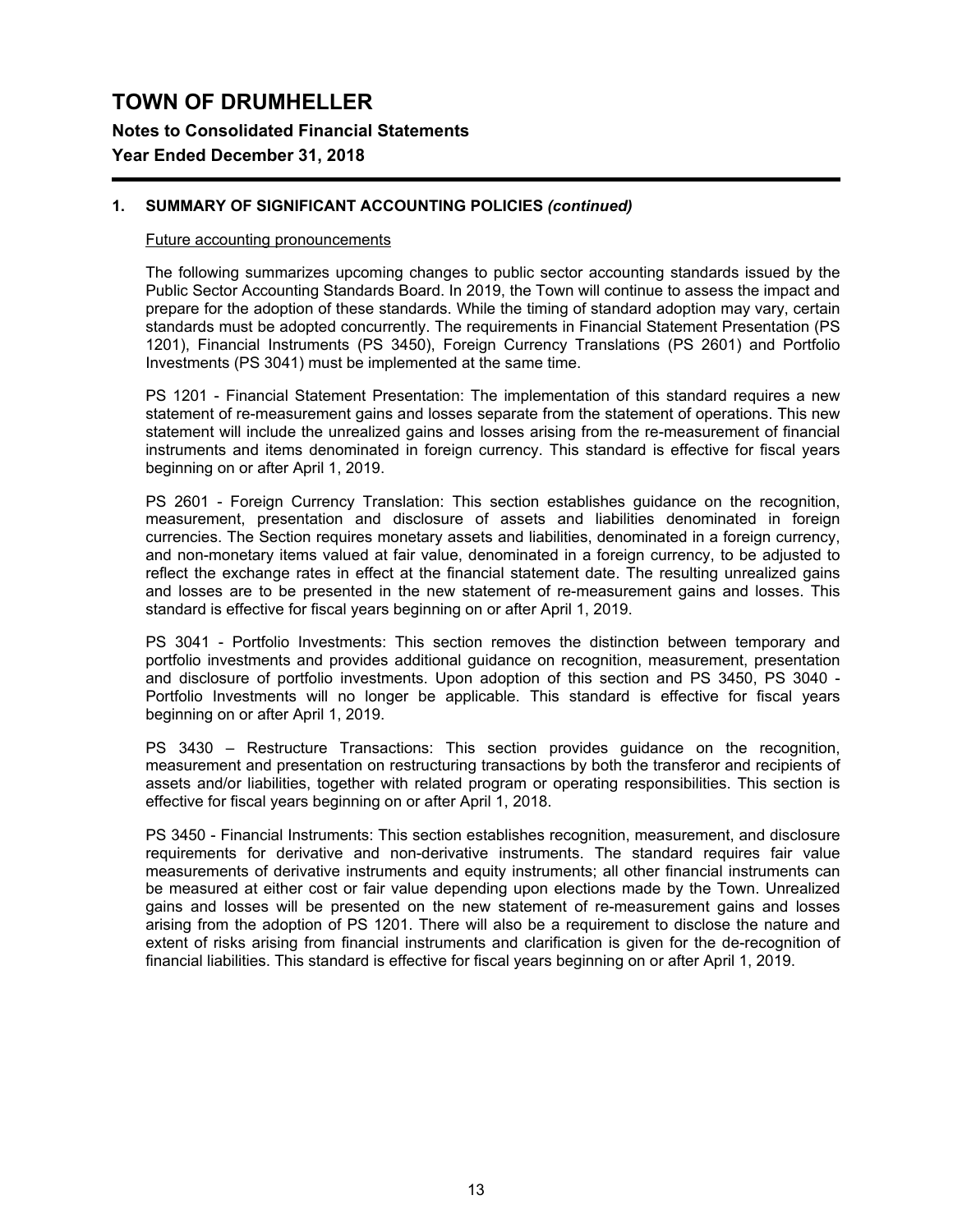**Notes to Consolidated Financial Statements**

**Year Ended December 31, 2018**

## **2. CASH AND CASH EQUIVALENTS**

|    |                                                                            | 2018                         | 2017                                    |
|----|----------------------------------------------------------------------------|------------------------------|-----------------------------------------|
|    | <b>Current accounts</b><br>Investment margin accounts<br>Term deposits     | \$<br>3,995,229<br>184,074   | \$<br>8,726,192<br>118,976<br>1,714,049 |
|    |                                                                            | \$<br>4,179,303              | \$10,559,217                            |
| 3. | <b>TAXES RECEIVABLE</b>                                                    |                              |                                         |
|    |                                                                            | 2018                         | 2017                                    |
|    | Current taxes and grants in place<br>Non-current taxes and grants in place | \$<br>532,024<br>811,689     | \$<br>607,692<br>985,846                |
|    | Less: allowance for doubtful accounts                                      | 1,343,713<br>(397, 700)      | 1,593,538<br>(458, 772)                 |
|    |                                                                            | \$<br>946,013                | \$<br>1,134,766                         |
| 4. | <b>ACCOUNTS RECEIVABLE</b>                                                 | 2018                         | 2017                                    |
|    | Trade receivable<br>Government grants receivable                           | \$<br>2,554,155<br>1,125,240 | \$<br>2,056,272<br>7,098,600            |
|    | Less: allowance for doubtful accounts                                      | 3,679,395<br>(62, 476)       | 9,154,872<br>(56, 226)                  |

**\$ 3,616,919** \$ 9,098,646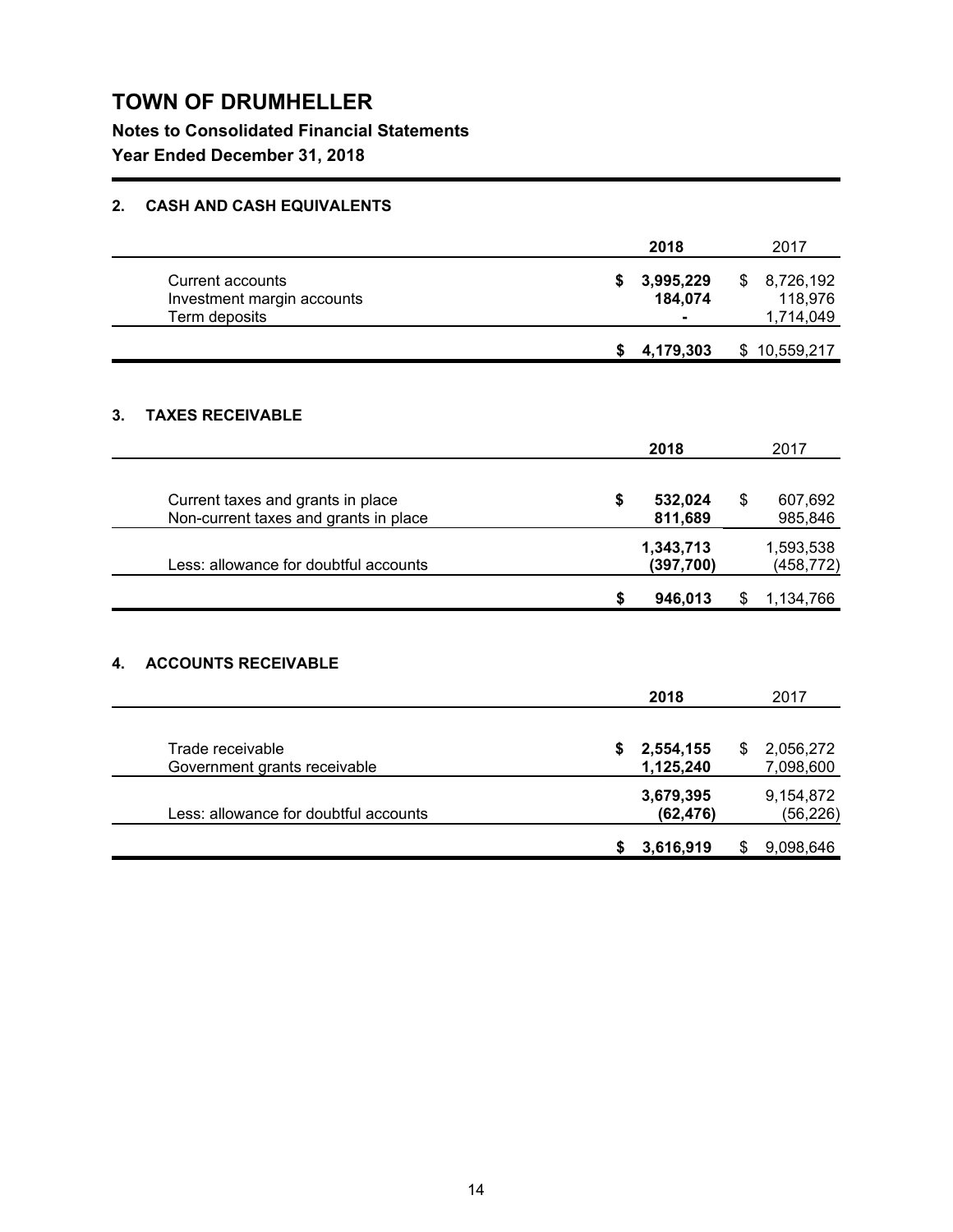**Notes to Consolidated Financial Statements**

**Year Ended December 31, 2018**

### **5. INVENTORY HELD FOR RESALE**

|                                      |   | 2018                |   | 2017                |
|--------------------------------------|---|---------------------|---|---------------------|
| Airport fuel<br>Land held for resale | S | 42.430<br>1,784,894 | S | 19.216<br>1,828,083 |
|                                      |   | 1,827,324           | S | 1,847,299           |

## **6. INVESTMENTS**

|                            | 2018      | 2018                                                    | 2017         | 2017         |
|----------------------------|-----------|---------------------------------------------------------|--------------|--------------|
|                            | Cost      | <b>Market value</b>                                     | Cost         | Market value |
| Short-term                 |           |                                                         |              |              |
| Term deposits              |           | \$22,035,746 \$22,035,746 \$                            | 6,850,000 \$ | 6,850,000    |
| Fixed income notes         | 123.098   | 119.342                                                 | 50.112       | 50,066       |
|                            |           |                                                         |              |              |
| Long-term<br>Term deposits | 36,608    | 36,608                                                  | 36,608       | 36,608       |
| Fixed income notes         |           |                                                         |              | 2,825,325    |
|                            | 2,893,433 | 2,744,916                                               | 2,923,956    |              |
| Principal protected notes  | 527,000   | 533,985                                                 | 527,000      | 557,447      |
| Other                      | 4,009     | 4.009                                                   | 4,009        | 4,009        |
|                            |           | $$25,619,894$ $$25,474,606$ $$10,391,685$ $$10,323,455$ |              |              |

Short-term term deposits bear variable interest at 2.0% to 2.9% per annum (2017 - 1.70% to 2.25% per annum) and mature between January and December 2019 (2017 - March and December 2018). Short-term fixed income notes mature June to July 2019 (2017 - March 2018) and bear interest from 2.944% to 3.75% (2017 - 2.364% to 2.598%).

Long-term term deposits bear interest at 2.25% per annum (2017 - 2.25% per annum) and mature July 2019 (2017 - July 2019). Long-term fixed income notes bear interest at 1.5% to 9.976% (2017 - 1.50% to 9.976% per annum) and mature June 2019 to June 2108 (2017 - June 2019 to July 2108).

Principal protected notes mature April 2020 to September 2022 (2017 - April 2020 to September 2022).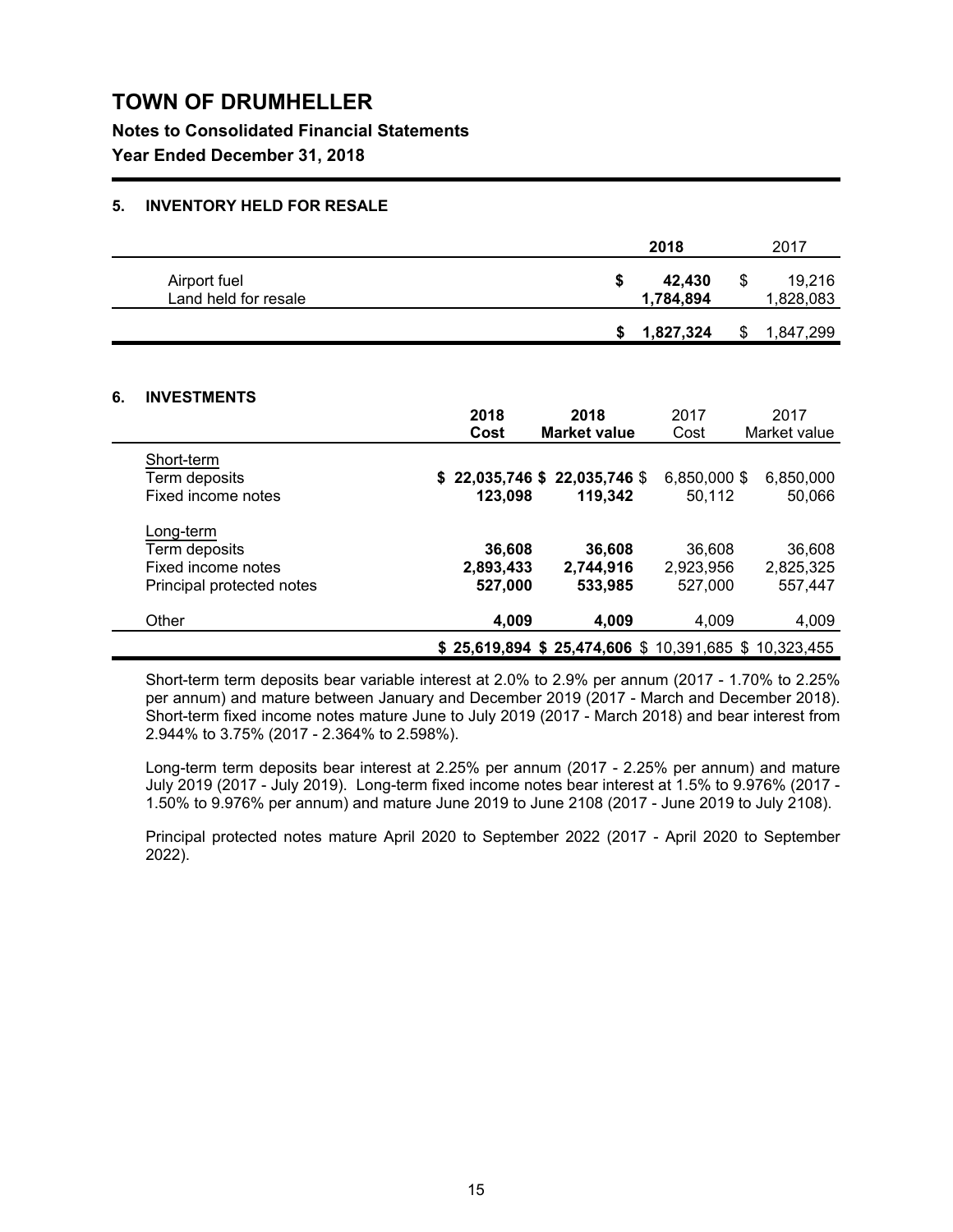**Notes to Consolidated Financial Statements**

**Year Ended December 31, 2018**

## **7. EMPLOYEE BENEFIT OBLIGATION**

|                                                            | 2018 |                    |  | 2017               |  |  |
|------------------------------------------------------------|------|--------------------|--|--------------------|--|--|
| Accrued vacation pay<br>Accrued long-term service benefits |      | 251,015<br>313,731 |  | 278,517<br>316,451 |  |  |
|                                                            |      | 564.746            |  | 594,968            |  |  |

Accrued vacation pay is comprised of the vacation that employees are deferring to future years. Accrued long-term service benefits are calculated per policy at 2 days per year of service over 5 years at the current rate of pay. Employees have either earned the benefits (and are vested) or are entitled to these benefits within the next budgetary year.

### **8. DEFERRED REVENUE**

|                                    | Opening<br><b>Balance</b> |   | Contributions<br>Received |   | Revenue<br>Recognized |   | <b>Ending</b><br><b>Balance</b> |
|------------------------------------|---------------------------|---|---------------------------|---|-----------------------|---|---------------------------------|
| \$<br>MSI grant                    | 544,301                   | S | 2,383,067                 | S | 1,373,147             | S | 1,554,221                       |
| Gas Tax fund                       | 201,000                   |   | 440,240                   |   | 438,902               |   | 202,338                         |
| Policing grant                     | 91,058                    |   | 364,138                   |   | 364,232               |   | 90,964                          |
| Alberta Community Resilience grant | 6,413,600                 |   | 104,853                   |   |                       |   | 6,518,453                       |
| Water for Life                     | 684,593                   |   |                           |   | 25,519                |   | 659,074                         |
| Kneehill                           | 900,409                   |   | ۰                         |   | 75,034                |   | 825,375                         |
| Other                              | 694,708                   |   | 260,460                   |   | 292,423               |   | 662,745                         |
| \$                                 | 9.529.669                 | S | 3,552,758                 | S | 2.569.257             |   | \$10,513,170                    |

Under various grant agreements with the Government of Canada and the Province of Alberta, the Town is required to account for grants provided and to complete the projects or program in accordance with standards detailed in the various agreements. If these requirements are not adhered to, grants provided will become repayable to the source government. Excess funds are repayable to the source government upon final accounting. Funds are deferred until related expenses under the specific grant agreement have been incurred. The funds are included in cash and cash equivalents and investments.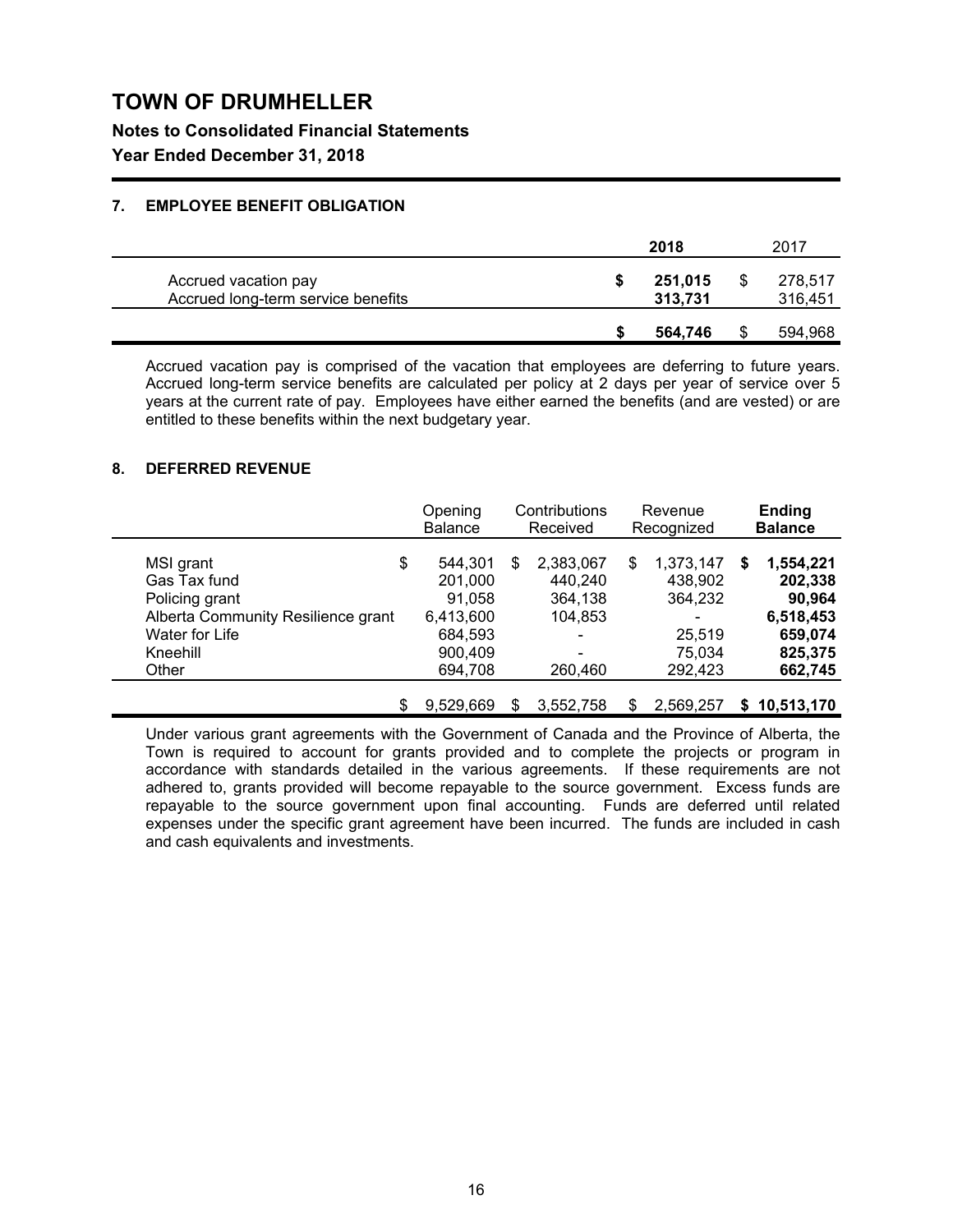**Notes to Consolidated Financial Statements**

## **Year Ended December 31, 2018**

| 9. | <b>LONG-TERM DEBT</b>                                                                                                                                                                                                                                                                    |    |           |              |
|----|------------------------------------------------------------------------------------------------------------------------------------------------------------------------------------------------------------------------------------------------------------------------------------------|----|-----------|--------------|
|    |                                                                                                                                                                                                                                                                                          |    | 2018      | 2017         |
|    | Various Alberta Capital Finance Authority Debentures,<br>bearing interest at 4.252% to 5.012% per annum, with<br>blended combined semi-annual payments of \$486,926 due<br>2021 through 2033. Debenture debt is issued on the credit<br>and security of the Town of Drumheller at large. | S. | 8,757,168 | \$ 8.869.241 |
|    | Alberta Capital Finance Authority Debenture, matured during<br>the year.                                                                                                                                                                                                                 |    |           | 268,625      |
|    | Alberta Capital Finance Authority Debenture, bearing interest                                                                                                                                                                                                                            |    |           |              |

Alberta Capital Finance Authority Debenture, bearing interest at 2.765% per annum, with blended combined semi-annual payments of \$14,257 due June 15, 2035. Debenture debt is issued on the credit and security of the Town of Drumheller at large. **375,729** 393,486 CMHC mortgage payable, bearing interest at 12.50% per annum, with annual blended payments of \$22,313, due 2021. **57,470** 73,852

Principal and interest payments relating to long-term debt outstanding are due as follows:

|            | Principal     | Interest      |                 |
|------------|---------------|---------------|-----------------|
|            | Repayments    | Payments      | Total           |
| 2019       | \$<br>650,176 | \$<br>373,503 | \$<br>1,023,679 |
| 2020       | 680,283       | 344,796       | 1,025,079       |
| 2021       | 705,826       | 313,403       | 1,019,229       |
| 2022       | 710,103       | 281,764       | 991,867         |
| 2023       | 741,711       | 249,755       | 991,466         |
| Thereafter | 5,702,268     | 2,532,580     | 8,234,848       |
|            | 9,190,367     | 4,095,801     | 13,286,168      |

**\$ 9,190,367** \$ 9,605,204

Interest on long-term debt amounted to \$409,931 (2017 - \$429,802).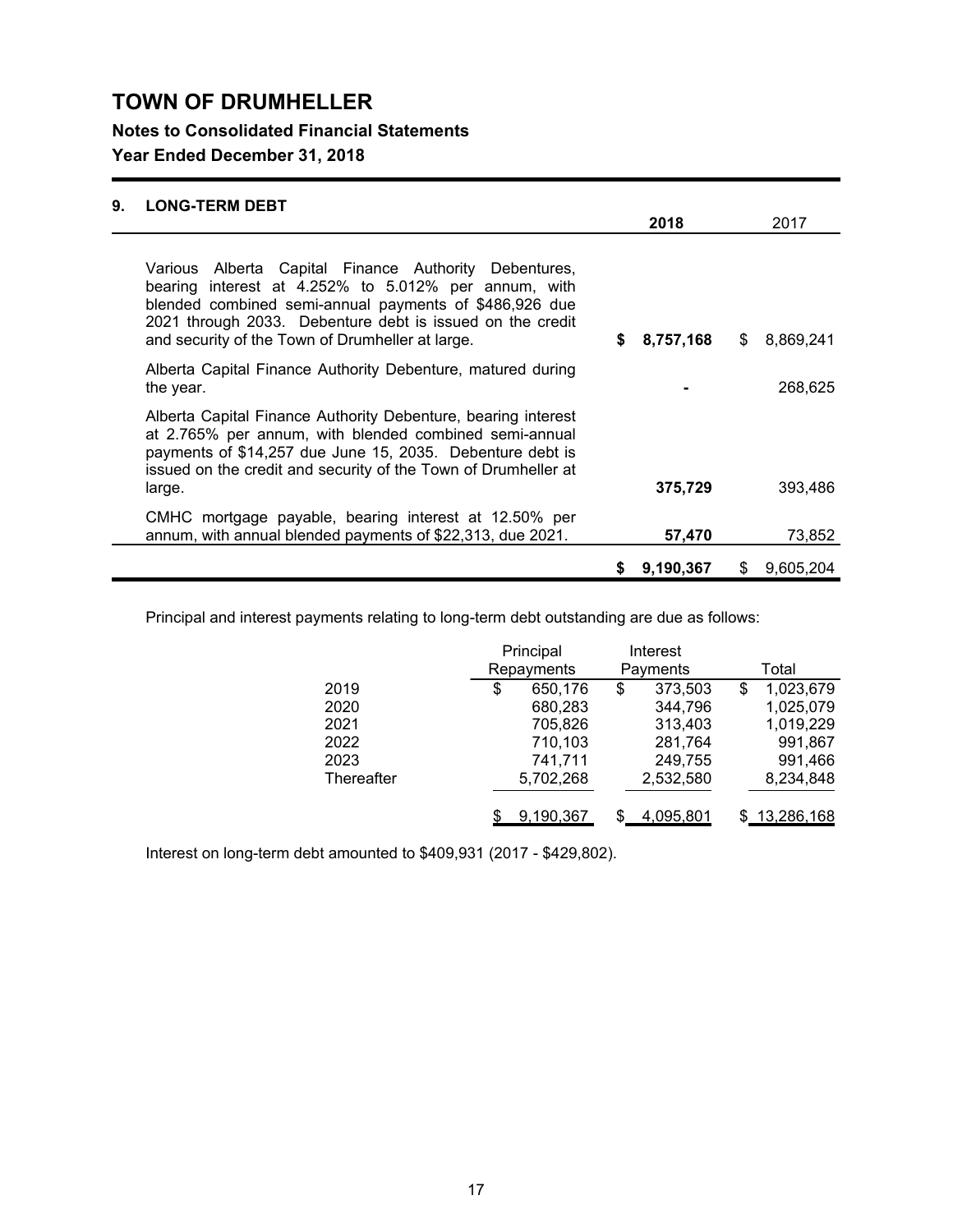**Notes to Consolidated Financial Statements**

**Year Ended December 31, 2018**

## **10. TANGIBLE CAPITAL ASSETS**

| Balance                                                                                       | Additions                                                                           |                           | Disposals /<br><b>Transfers</b>                                          |                                                                              | 2018<br><b>Balance</b>                                                                                    |
|-----------------------------------------------------------------------------------------------|-------------------------------------------------------------------------------------|---------------------------|--------------------------------------------------------------------------|------------------------------------------------------------------------------|-----------------------------------------------------------------------------------------------------------|
| \$13,017,034<br>3,758,592<br>37,184,623<br>8,452,094<br>2,929,643<br>165,205,829<br>3,335,746 | \$<br>399,110<br>156,127<br>1,772,858<br>359,726<br>175,283<br>1,112,924<br>666,229 | $\boldsymbol{\mathsf{s}}$ | (2,669,861)<br>26,224<br>154,373<br>2,675,014                            |                                                                              | \$13,416,144<br>3,914,719<br>41,627,342<br>8,785,596<br>2,950,553<br>166,318,753<br>1,326,961             |
| \$233,883,561                                                                                 | \$<br>4,642,257                                                                     | \$                        | 185,750                                                                  |                                                                              | \$238,340,068                                                                                             |
| 2017<br><b>Balance</b>                                                                        |                                                                                     |                           |                                                                          |                                                                              | 2018<br><b>Balance</b>                                                                                    |
| 2,987,788<br>\$<br>10,448,990<br>4,628,133<br>1,975,613<br>72,011,053                         | \$<br>125,877<br>657,875<br>306,434<br>164,607<br>3,004,237                         | \$                        | 17,136<br>154,755                                                        | \$                                                                           | 3,113,665<br>11,106,865<br>4,917,431<br>1,985,465<br>75,015,290                                           |
| \$92,051,577                                                                                  | \$<br>4,259,030                                                                     | \$                        | 171,891                                                                  |                                                                              | \$96,138,716                                                                                              |
|                                                                                               |                                                                                     |                           | 2018                                                                     |                                                                              | 2017                                                                                                      |
|                                                                                               |                                                                                     |                           | 801,054<br>30,520,477<br>3,868,165<br>965,088<br>91,303,463<br>1,326,961 |                                                                              | \$13,017,034<br>770,804<br>26,735,633<br>3,823,961<br>954,030<br>93,194,776<br>3,335,746<br>\$141,831,984 |
|                                                                                               |                                                                                     | Amortization              |                                                                          | Accumulated<br>Amortization<br>on Disposals<br>\$13,416,144<br>\$142,201,352 |                                                                                                           |

During the year, \$2,669,861 was transferred from work in progress to buildings as work was completed and the asset was made available for productive use.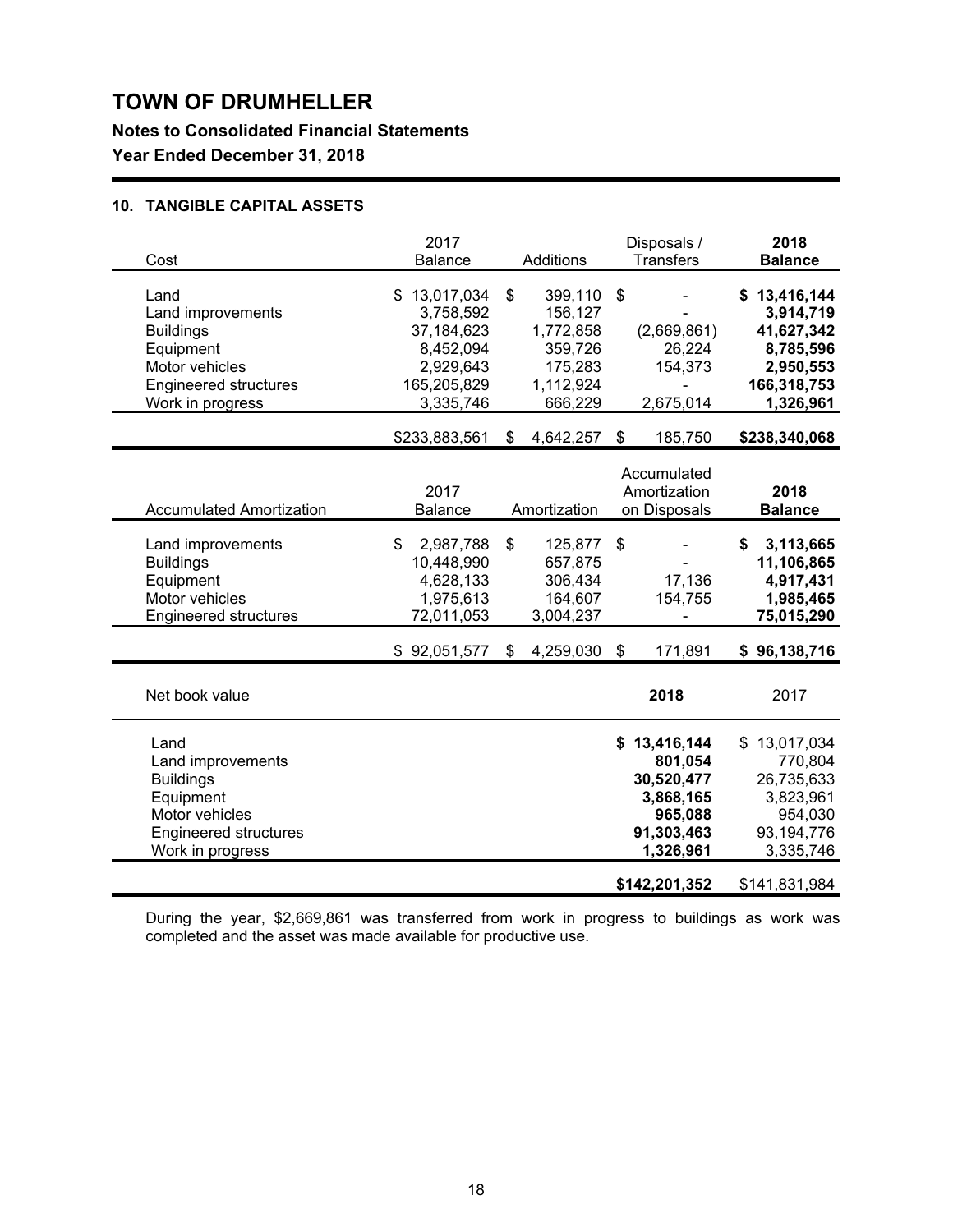**Notes to Consolidated Financial Statements**

## **Year Ended December 31, 2018**

## **11. EQUITY IN TANGIBLE CAPITAL ASSETS**

|                                                                                                    | 2018                                             | 2017                                         |
|----------------------------------------------------------------------------------------------------|--------------------------------------------------|----------------------------------------------|
| Tangible capital assets (Note 10)<br>Accumulated amortization (Note 10)<br>Debenture debt (Note 9) | \$238,340,068<br>(96, 138, 716)<br>(9, 190, 367) | \$233,883,561<br>(92,051,577)<br>(9,605,204) |
|                                                                                                    | \$133,010,985                                    | \$132,226,780                                |

## **12. ACCUMULATED SURPLUS**

|                                                                     | 2018                       | 2017                       |
|---------------------------------------------------------------------|----------------------------|----------------------------|
| Equity in tangible capital assets (Note 11)<br>Unrestricted surplus | \$133,010,985<br>4,645,239 | \$132,226,780<br>5,705,765 |
|                                                                     | 137,656,224                | 137,932,545                |
| Sewer                                                               | 3,509,555                  | 3,127,850                  |
| <b>Facilities</b>                                                   | 3,423,939                  | 4,077,695                  |
| Equipment                                                           | 2,680,153                  | 1,756,927                  |
| Water                                                               | 2,442,755                  | 1,721,194                  |
| Contingencies                                                       | 2,382,750                  | 2,175,000                  |
| Transportation - long-term                                          | 1,938,096                  | 1,148,326                  |
| Contingencies - long-term                                           | 1,320,500                  | 905,000                    |
| Offsite levies                                                      | 415,348                    | 402,345                    |
| Storm drain                                                         | 353,175                    |                            |
| Utility energy savings                                              | 322,500                    | 258,000                    |
| Sandstone                                                           | 126,000                    | 126,000                    |
| General capital                                                     | 55,000                     | 55,000                     |
| Scholarship                                                         | 36,600                     | 36,600                     |
| Management incentive fund                                           | 35,000                     | 35,000                     |
| Municipal reserves                                                  | 12,236                     | 12,236                     |
| Land                                                                | (263,751)                  | (342, 500)                 |
|                                                                     | 18,789,856                 | 15,494,673                 |
|                                                                     | \$156,446,080              | \$153,427,218              |

The equity in tangible capital assets represents amounts already spent and invested in infrastructure. Reserve funds represent funds set aside by bylaw or council resolution for specific purposes.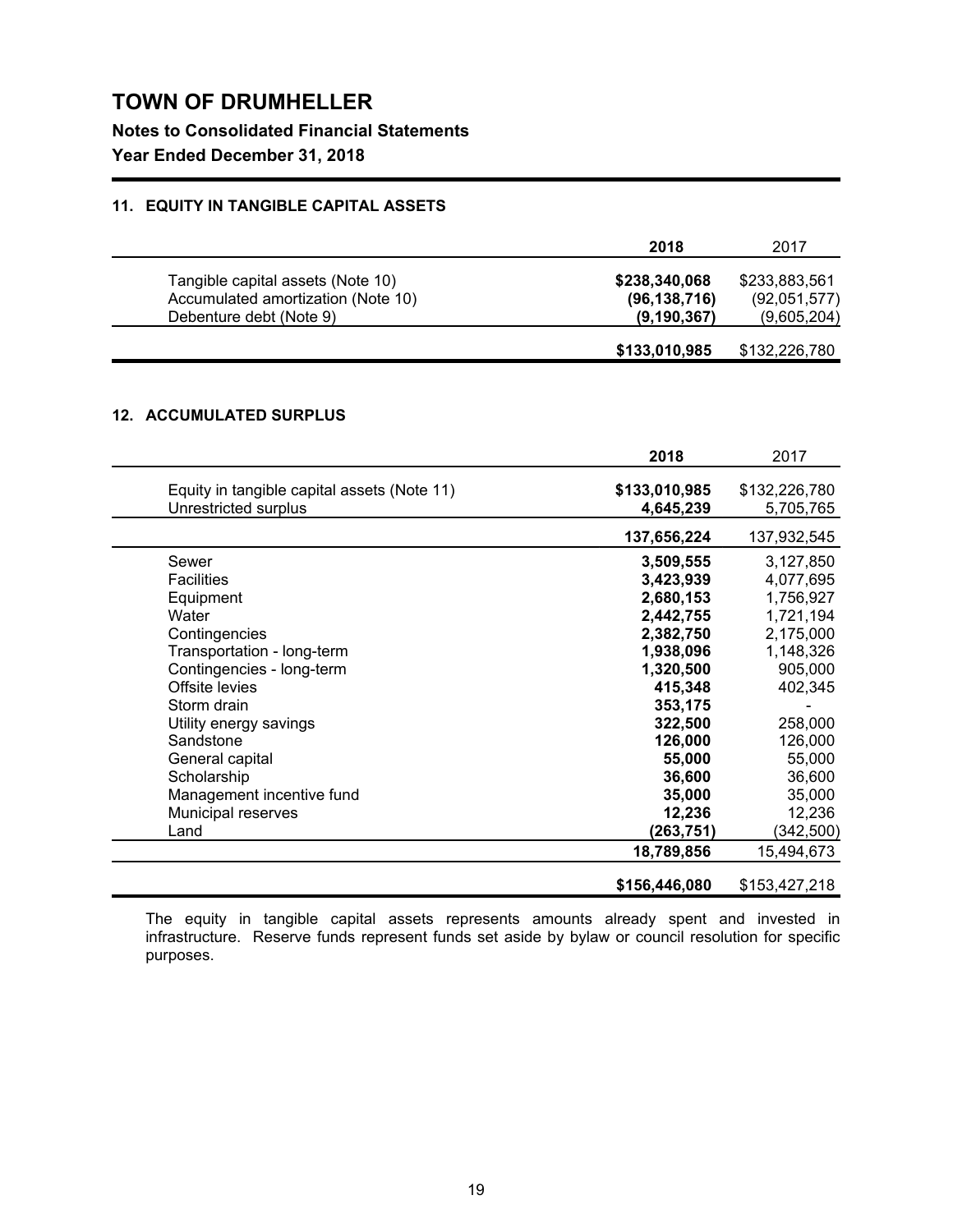**Notes to Consolidated Financial Statements**

**Year Ended December 31, 2018**

## **13. NET MUNICIPAL TAXES**

|                                                 | Budget 2018<br>(Note 22) | 2018          | 2017           |
|-------------------------------------------------|--------------------------|---------------|----------------|
|                                                 |                          |               |                |
| Real property                                   | 11,583,554<br>S.         | \$11,503,129  | \$11,226,089   |
| Machinery and equipment                         | 33,535                   | 34,935        | 32,069         |
| Linear property                                 | 441,950                  | 431,270       | 415,389        |
| Special assessments and local improvement taxes | 56,000                   | 62,265        | 55,767         |
|                                                 | 12,115,039               | 12,031,599    | 11,729,314     |
| Requisitions                                    |                          |               |                |
| Alberta School Foundation Fund                  | (2,800,000)              | (2,740,985)   | (2,699,640)    |
| Sunshine Senior's Lodge                         | (540, 273)               | (540,273)     | (520, 505)     |
|                                                 | (3,340,273)              | (3, 281, 258) | (3, 220, 145)  |
| Net municipal taxes                             | 8,774,766                | 8,750,341     | 8,509,169<br>S |

## **14. GOVERNMENT TRANSFERS**

|                                             |     | Budget 2018<br>(Note 22) | 2018                   | 2017                     |
|---------------------------------------------|-----|--------------------------|------------------------|--------------------------|
| Operating                                   |     |                          |                        |                          |
| Federal government<br>Provincial government | \$  | 4,900<br>872,713         | \$<br>5,000<br>904,180 | \$<br>9,292<br>1,002,415 |
|                                             |     | 877,613                  | 909,180                | 1,011,707                |
| Capital<br>Provincial government            |     | 10,205,880               | 1,892,719              | 2,702,944                |
| Total government transfers                  | \$. | 11,083,493               | 2,801,899              | 3,714,651                |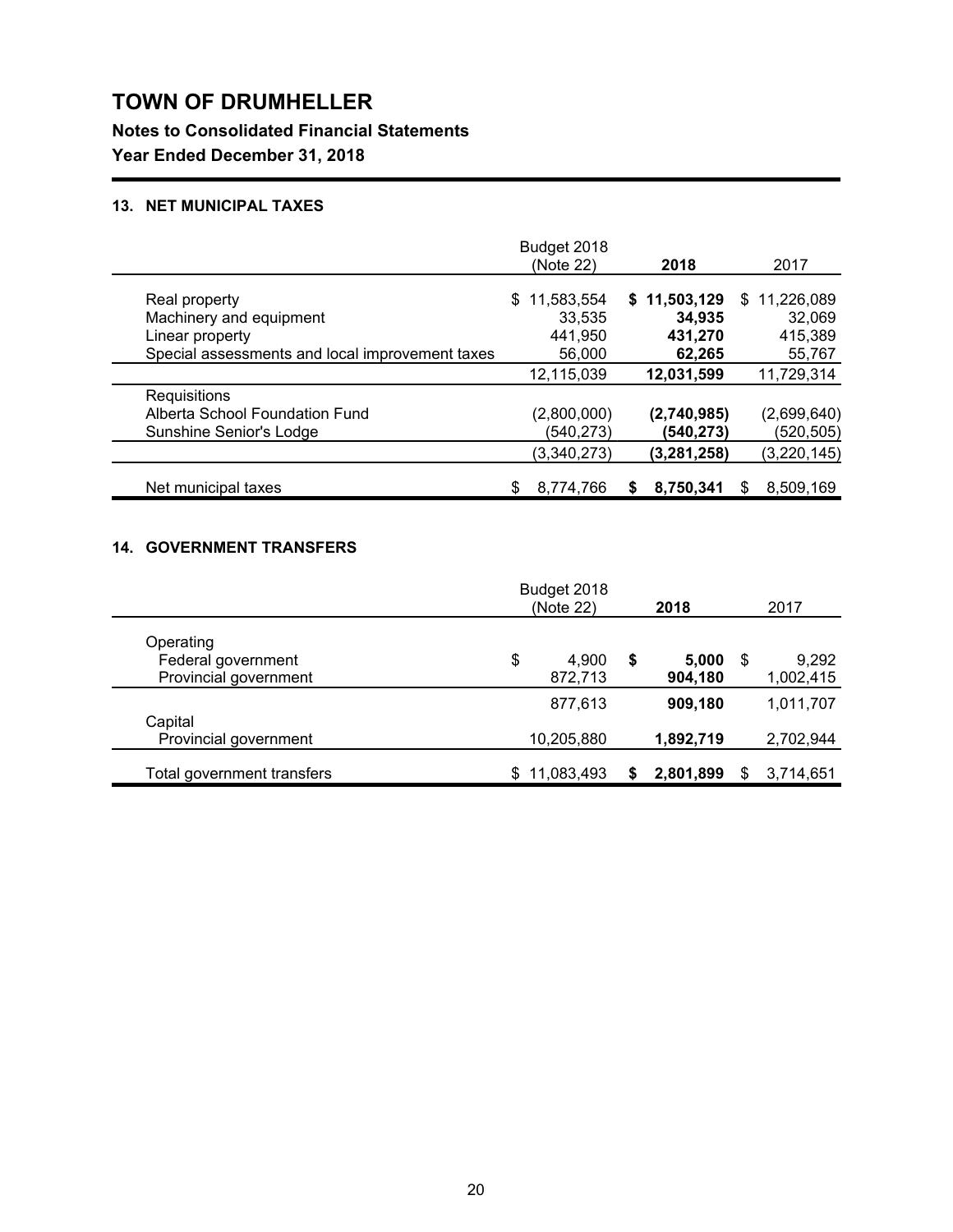**Notes to Consolidated Financial Statements**

**Year Ended December 31, 2018**

### **15. EXPENSES BY OBJECT**

|                                           | Budget 2018<br>(Note 22) | 2018           | 2017             |
|-------------------------------------------|--------------------------|----------------|------------------|
|                                           |                          |                |                  |
| Salaries and wages                        | 6,736,451                | 6,493,305<br>S | 6,500,161<br>\$. |
| Contracted and general services           | 4,766,951                | 4,244,404      | 4,354,211        |
| Purchases from other governments          | 1,434,100                | 936,883        | 1,435,724        |
| Materials, goods and utilities            | 2,894,530                | 2,527,568      | 2,503,734        |
| Transfer to local agencies                | 492,055                  | 491,094        | 453,984          |
| Transfer to individuals and organizations | 20,000                   | 21,000         | 20,500           |
| Bank charges and short-term interest      | 23,125                   | 29,095         | 21,686           |
| Interest on long-term debt                | 403,790                  | 409,932        | 429.801          |
| Amortization                              | 3,569,315                | 4,259,030      | 4,513,469        |
| Other expenses                            | 34,700                   | 102,575        | 69,384           |
|                                           | \$20,375,017             | \$19,514,886   | \$ 20,302,654    |

### **16. LOCAL AUTHORITIES PENSION PLAN**

Certain employees of the Town are eligible to be members of the Local Authorities Pension Plan ("LAPP"), a multi-employer pension plan which is covered by the Public Sector Pension Plans Act. The Plan serves about 200,000 people and over 400 employers. It is financed by employer and employee contributions and investment earnings of the LAPP fund. The plan provides defined pension benefits to employees based on their length of service and rates of pay.

The Town contributes to the Plan at a rate of 11.39% of pensionable earnings up to the Canada Pension Plan Maximum Pensionable Earnings and 15.84% for the excess. Employees contribute to the Plan at a rate of 10.39% of pensionable earnings up to the Canada Pension Plan Maximum Pensionable Earnings and 14.84% for the excess.

Contributions for the year were:

|                                                         | 2018               | 2017               |
|---------------------------------------------------------|--------------------|--------------------|
| <b>Employer contributions</b><br>Employee contributions | 413,370<br>376,465 | 400,993<br>434,735 |
|                                                         | 789,835            | 835,728            |

As this is a multi-employer pension plan, these contributions comprise the Town's pension benefit expense. No pension liability for this type of plan is included in the Town's financial statements. The most recent valuation as of December 31, 2017 indicates a surplus of \$4,835,515,000 (2016 - deficit of \$637,357,000) for basic pension benefits. The actuary does not attribute portions of the unfunded liability to individual employers. LAPP has not yet disclosed the actuarial deficiency as of December 31, 2018.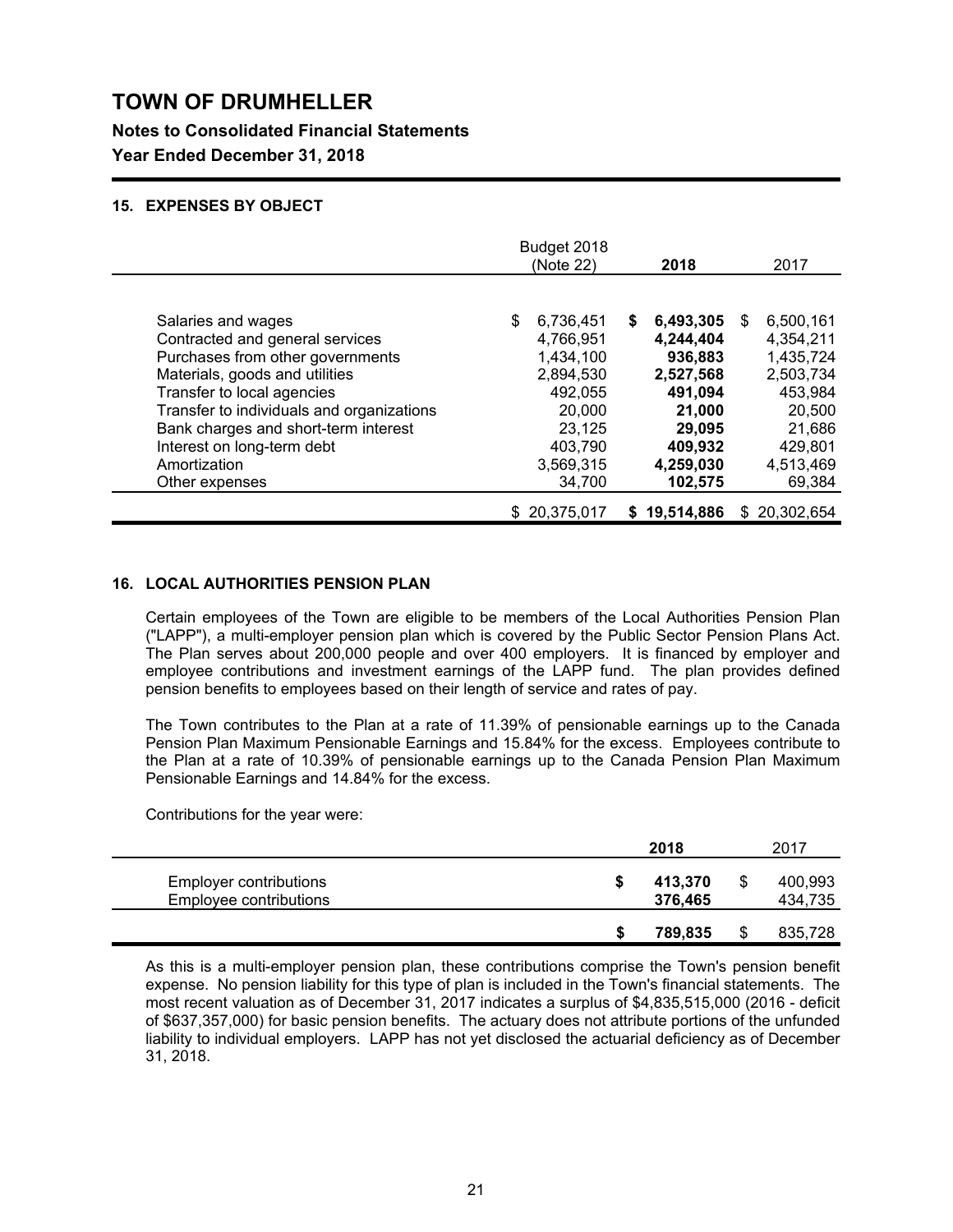### **Notes to Consolidated Financial Statements**

## **Year Ended December 31, 2018**

### **17. SALARIES AND BENEFITS DISCLOSURE**

Disclosure of salaries and benefits for elected municipal officials and designated officers as required by Alberta Regulation 313/2000 is as follows:

|         | Salary  |        |       |                                      |         |                      | 2017 Total |
|---------|---------|--------|-------|--------------------------------------|---------|----------------------|------------|
|         |         |        |       |                                      |         |                      |            |
|         |         |        |       | S                                    |         | S                    | 7,008      |
|         |         |        |       |                                      |         |                      | 44,890     |
|         | 16,226  |        | 8,583 |                                      | 24,809  |                      | 27,782     |
|         | 16,059  |        | 8,499 |                                      | 24,558  |                      | 27,524     |
|         | 16,559  |        | 8,749 |                                      | 25,308  |                      | 26,278     |
|         | 15,893  |        | 8,416 |                                      | 24,309  |                      | 4,443      |
|         | 15,559  |        | 8,249 |                                      | 23,808  |                      | 4,054      |
|         | 15,393  |        | 8,166 |                                      | 23,559  |                      | 4,615      |
|         |         |        |       |                                      |         |                      | 23,493     |
|         |         |        |       |                                      |         |                      | 23,493     |
|         |         |        |       |                                      |         |                      | 20,282     |
| Officer |         |        |       |                                      |         |                      |            |
|         | 178,446 |        | 2,885 |                                      | 181,331 |                      | 43,743     |
| Officer |         |        |       |                                      |         |                      |            |
|         |         |        |       |                                      |         |                      | 167.572    |
|         | \$      | 30,134 | \$    | Benefits and<br>Allowances<br>15,822 |         | 2018 Total<br>45,956 |            |

Salary includes regular base pay, bonuses, overtime, lump sum payments, gross honoraria and any other direct cash remuneration.

Benefits and allowances include employer's share of all employee benefits and contributions or payments made on behalf of employees including retirement pension, Canada Pension Plan, employment insurance, health care, extended health, vision, group life, accidental death and long and short-term disability plans.

Benefits for the CAO include the use of an automobile.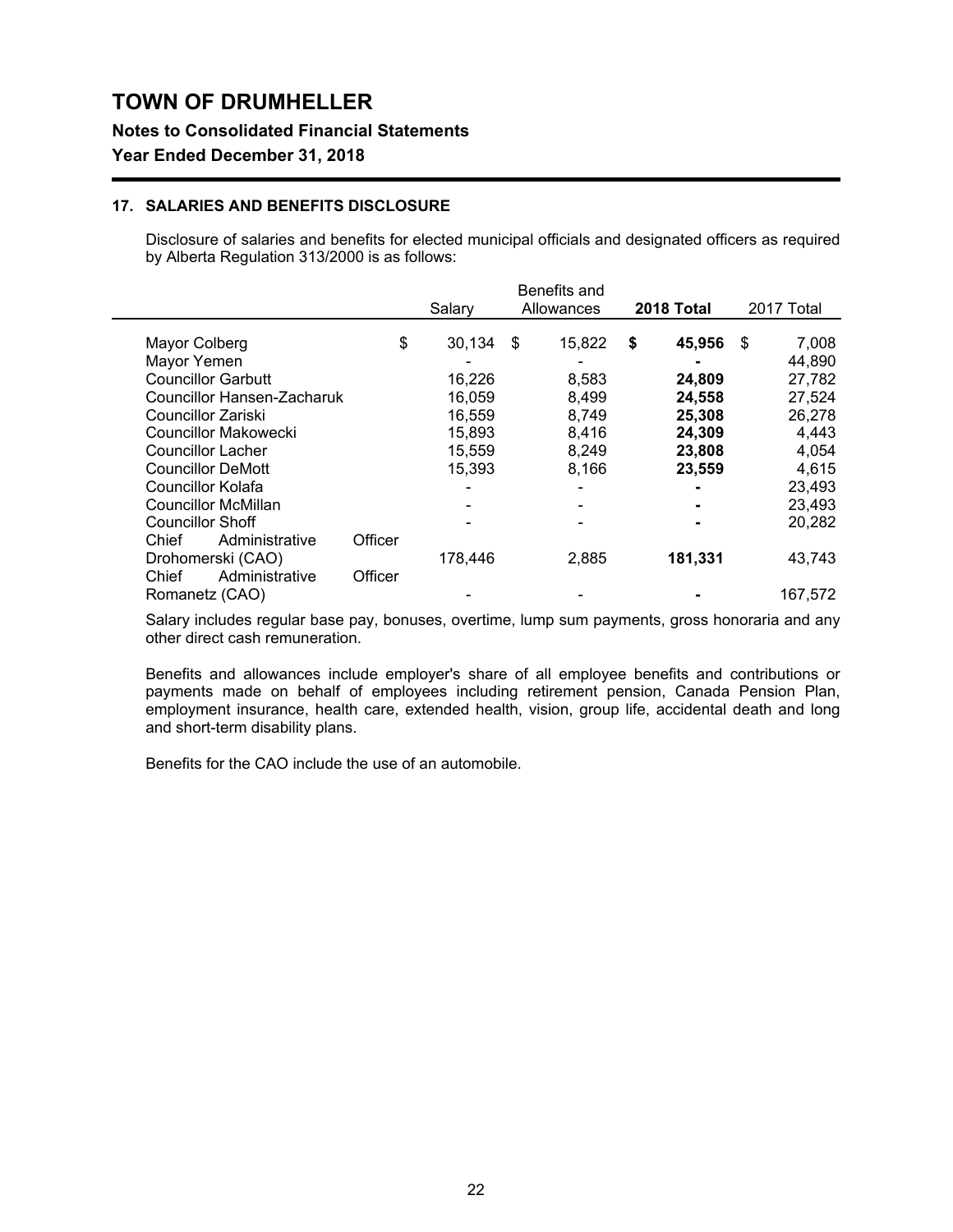**Notes to Consolidated Financial Statements**

## **Year Ended December 31, 2018**

### **18. DEBENTURE DEBT LIMITS**

Section 276(2) of the Municipal Government Act requires that debt and debt limits as defined by Alberta Regulation for the Town to be disclosed as follows:

|                                       | 2018          | 2017          |
|---------------------------------------|---------------|---------------|
| Total debt limit                      | \$30,815,468  | \$29,965,716  |
| Total debt                            | (9, 190, 367) | (9,605,204)   |
|                                       | 21,625,101    | 20,360,512    |
| Debt servicing limit                  | 5,135,911     | 4,994,286     |
| Debt servicing                        | (1, 294, 786) | (1, 294, 786) |
| Amount of debt servicing limit unused | 3,841,125     | 3,699,500     |

The debt limit is calculated at 1.5 times revenue of the Town (as defined in Alberta Regulation 255/00) and the debt service limit is calculated at 0.25 times such revenue. Incurring debt beyond these limitations requires approval by the Minister of Municipal Affairs. These thresholds are guidelines used by Alberta Municipal Affairs to identify municipalities which could be at financial risk if further debt is acquired. The calculation taken alone does not represent the financial stability of the municipality. Rather, the financial statements must be interpreted as a whole.

### **19. CONTINGENCIES**

The Town, in conduct of its normal activities, can be named as a defendant in legal proceedings. The ultimate outcome of these proceedings can often not be determined until the proceedings are completed. Should any loss result from the resolution of these proceedings or if the amount of the loss can be determined, such amounts would be expensed as they become known to the Town.

### **20. COMMITMENTS**

The Town has ongoing capital projects that were not completed during the year. The estimated costs to the Town are \$12,098,120 for projects that will continue through 2019. These projects are to be funded by \$2,057,300 from reserves, \$8,439,420 from provincial grant funding, \$1,501,400 from debt financing, and \$100,000 from trade-in value.

The Town has an agreement to obtain electricity, expiring December 31, 2019 at a fixed rate of \$56.23/MWh up to a maximum of 6,040 MWh and a forward purchase agreement for January 2020 - December 2020 at a fixed rate of \$53.90/MWh for contract volumes of 6,543 MWh, and an additional forward purchase agreement for January 2021 - December 2023 at a fixed rate of \$44.89/MWh for contract volumes of 6,818 MWh.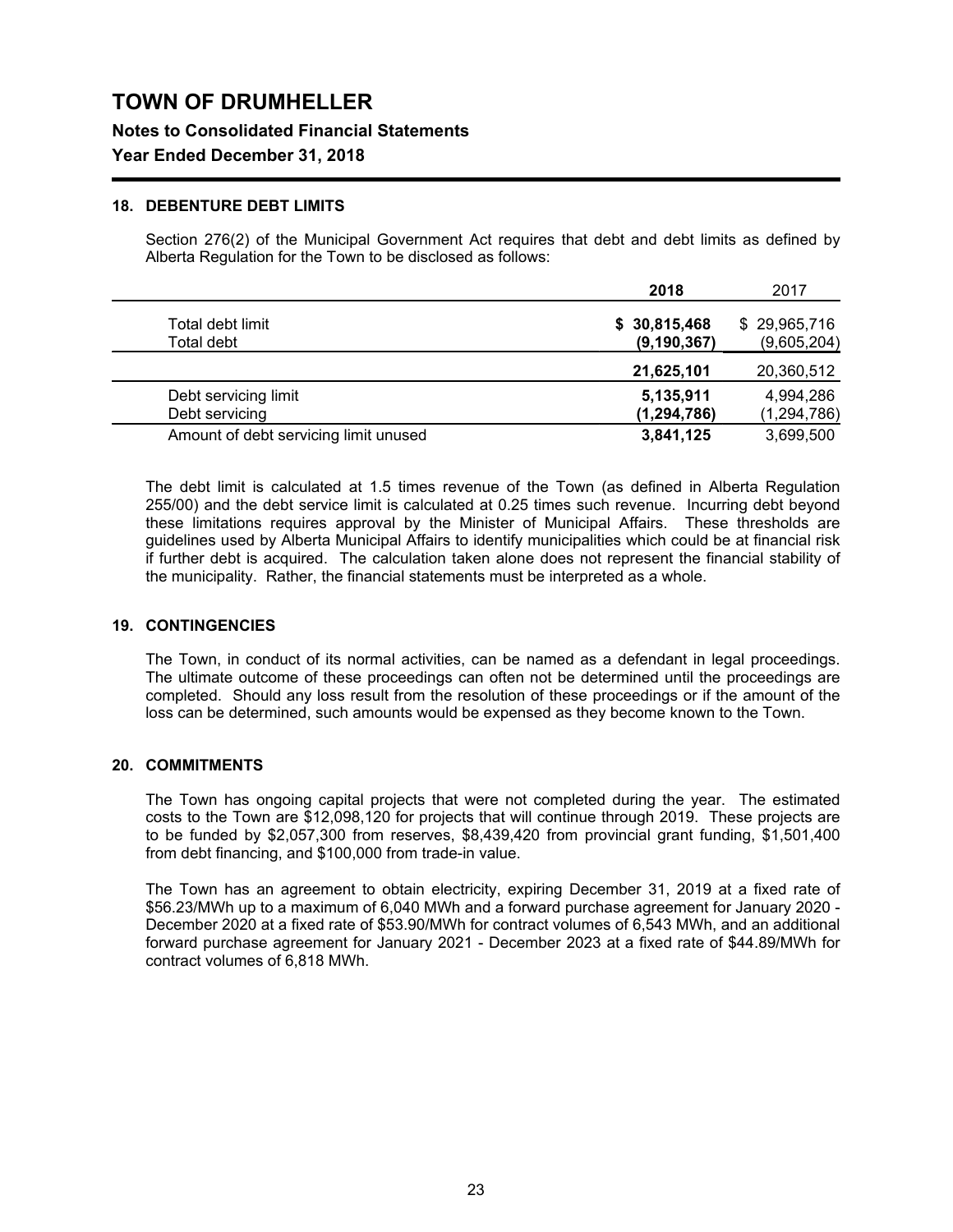### **Notes to Consolidated Financial Statements**

### **Year Ended December 31, 2018**

### **21. SEGMENTED INFORMATION**

The Town is a diversified municipal government institution that provides a wide range of services to its citizens. Distinguishable functional segments have been separately disclosed in the segmented information. The nature of the segments and the activities they encompass are as follows:

#### **Protective Services**

Protective services is comprised of police, bylaw enforcement and fire protection. This service area is responsible for the overall safety of the public through various prevention and enforcement activities.

#### **Transportation Services**

Transportation services is responsible for the delivery of municipal public works services related to the planning, the development and maintenance of roadway systems, the maintenance of park and open space and street lighting.

#### **Water and Wastewater Service**

Water and wastewater provides drinking water to the Town's citizens and collects and treats wastewater. The Town processes and cleans sewage and ensures the water system meets all Provincial standards.

#### **Waste Management Services**

Waste management provides collection, disposal and recycling programs.

#### **Planning and Development**

The planning department provides a number of services including town planning and enforcement of building and construction codes and review of all property development plan through its application process.

### **Recreation and Parks**

This service area maintains recreation infrastructure such as parks, arenas, aquatic centres and community centres as well as provides recreational programs and cultural programs at those locations.

### **Public Health and Welfare**

This service area provides and administers community support programs.

#### **General Government**

This service area includes legislative and administrative support to all other service areas and also relates to the revenues and expenses that relate to the operations of the Town itself and cannot be directly attributed to a specific segment.

The accounting policies of the segments are the same as those described in the summary of significant accounting policies. In measuring and reporting segment revenue from transactions with other segments, inter-segment transfers have been eliminated. The revenues and expenses that are directly attributable to a particular segment are allocated to that segment. Taxation has been allocated to general government except where specific tax revenues can be directly allocated to a service area.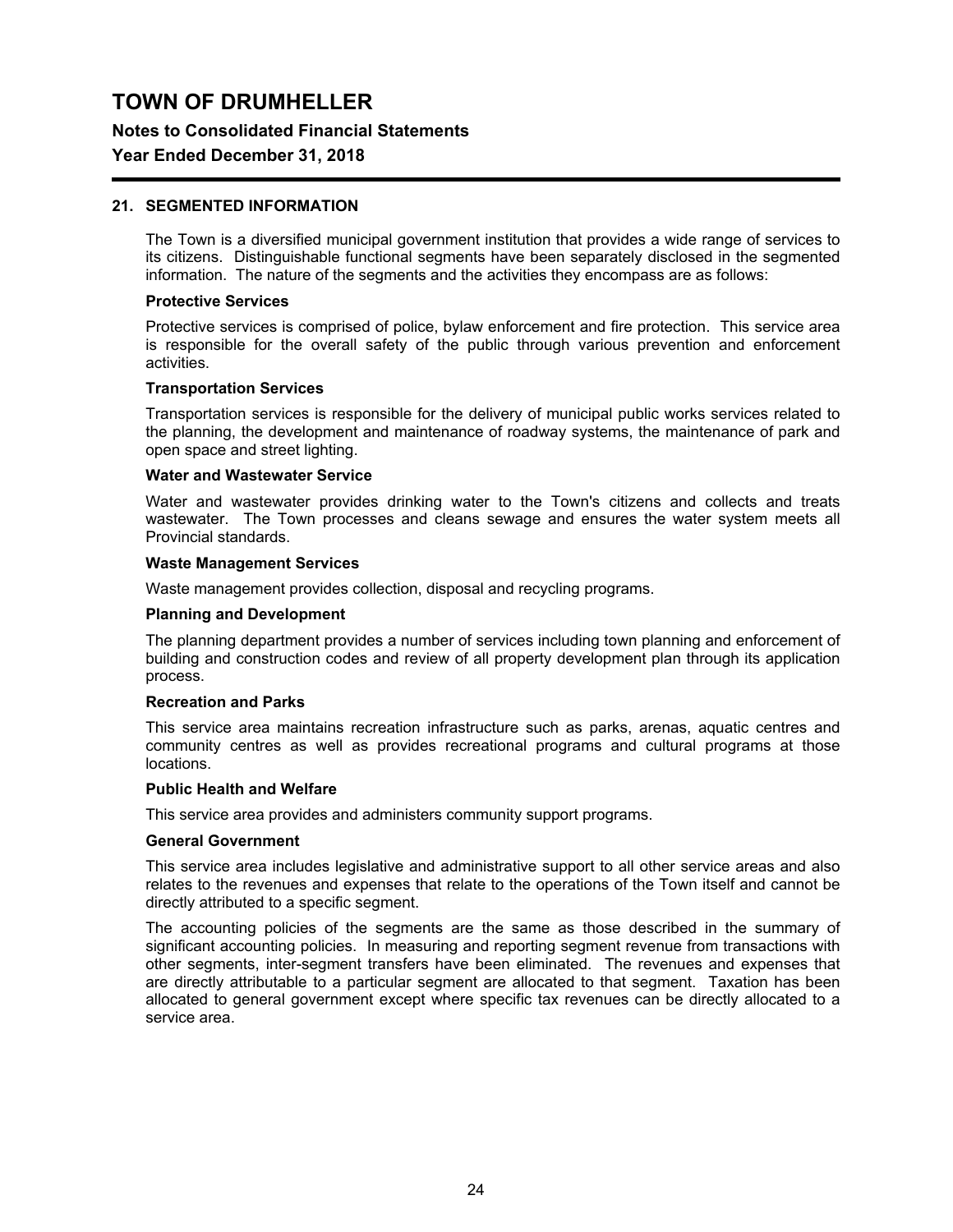**Notes to Consolidated Financial Statements**

## **Year Ended December 31, 2018**

## **22. BUDGET**

The reported budget information has been derived from the tax supported operating budget approved by Council on March 19, 2018, the utilities supported operating budget approved by Council on March 19, 2018, and the capital budget approved by Council on March 19, 2018. The chart below reconciles the approved budget to the budget figures reported in these financial statements.

|                                                                                                  | 2018                          |
|--------------------------------------------------------------------------------------------------|-------------------------------|
| Revenues per tax supported operating budget<br>Revenues per utilities supported operating budget | \$13,905,036<br>5,625,020     |
|                                                                                                  | 19,530,056                    |
| Expenses per tax supported operating budget<br>Expenses per utilities supported operating budget | (14, 677, 607)<br>(5,697,410) |
|                                                                                                  | (20, 375, 017)                |
| Revenues per capital approved budget<br>Less transfers drawn from capital reserve                | 10,549,880<br>(344,000)       |
|                                                                                                  | 10,205,880                    |
|                                                                                                  | 9,360,919                     |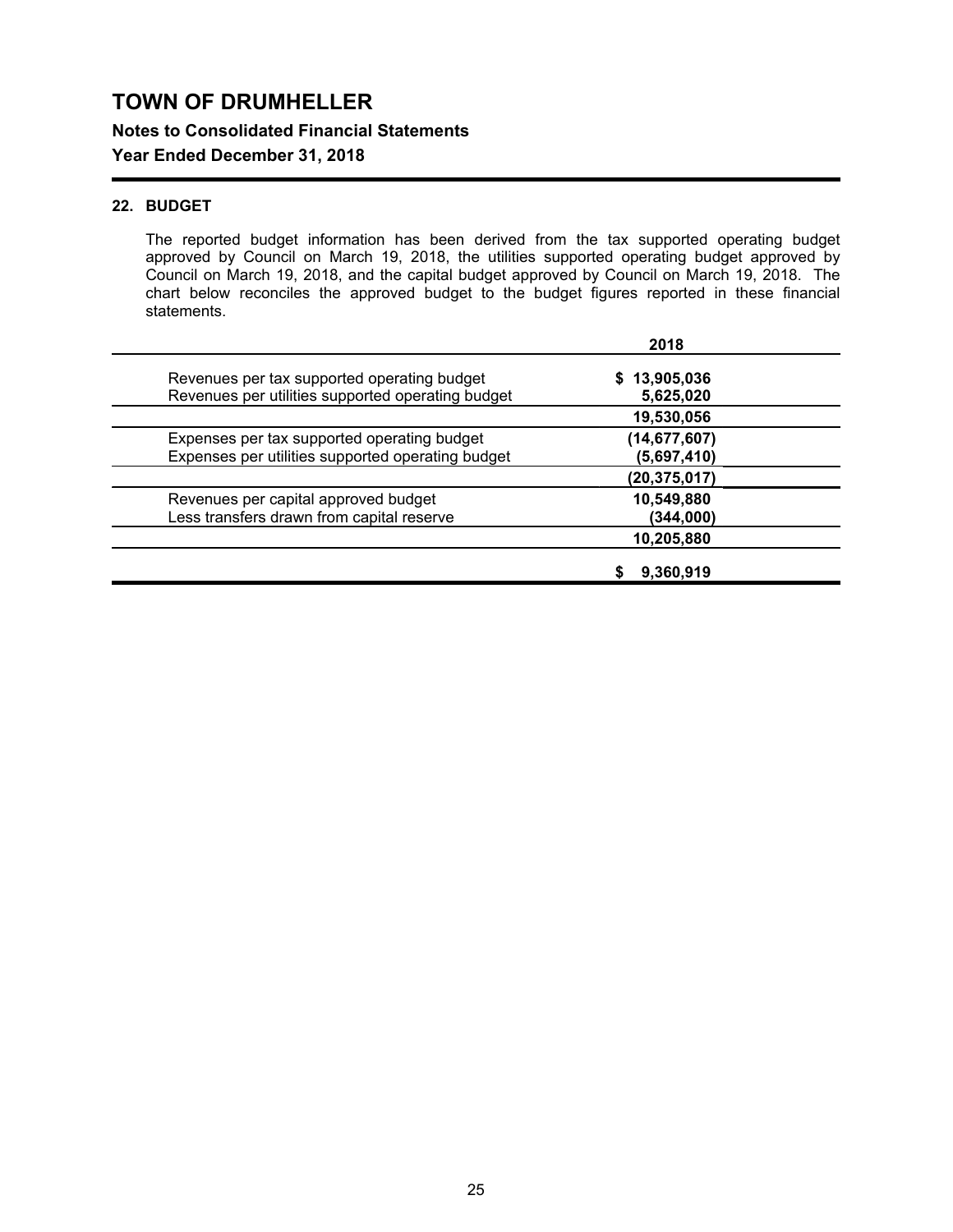Consolidated Segmented Information (Schedule 1)

Year Ended December 31, 2018

|                           | Protective<br>Services | Transportation<br>Services | Water and<br>Wastewater  | Waste<br>Management  | Planning and<br>Development | Recreation<br>and Parks  | <b>Public Health</b><br>and Welfare | General<br>Government | <b>Total 2018</b> |
|---------------------------|------------------------|----------------------------|--------------------------|----------------------|-----------------------------|--------------------------|-------------------------------------|-----------------------|-------------------|
| <b>REVENUES</b>           |                        |                            |                          |                      |                             |                          |                                     |                       |                   |
| \$<br>Net municipal taxes | \$<br>$\sim$           | \$<br>$\blacksquare$       | \$<br>$\sim$             | \$<br>$\blacksquare$ | \$<br>$\sim$                | \$<br>$\blacksquare$     | \$<br>$\blacksquare$                | 8,750,341 \$          | 8,750,341         |
| Government transfers for  |                        |                            |                          |                      |                             |                          |                                     |                       |                   |
| operating                 | 508,880                |                            |                          |                      | 24,596                      | 27,614                   | 279,631                             | 68,459                | 909,180           |
| Government transfers for  |                        |                            |                          |                      |                             |                          |                                     |                       |                   |
| capital                   |                        | 1,892,719                  |                          |                      |                             |                          |                                     |                       | 1,892,719         |
| Sales and user fees       | 396,009                | 656,524                    | 5,676,185                | 90,250               | 135,961                     | 663,111                  | 64,461                              | 155,041               | 7,837,542         |
| Franchise and             |                        |                            |                          |                      |                             |                          |                                     |                       |                   |
| concessions               |                        | $\overline{\phantom{a}}$   | $\overline{\phantom{a}}$ |                      |                             | $\overline{\phantom{a}}$ | $\blacksquare$                      | 1,731,291             | 1,731,291         |
| Investment income         |                        |                            | $\overline{\phantom{0}}$ |                      |                             | $\overline{\phantom{a}}$ | $\overline{\phantom{a}}$            | 488,670               | 488,670           |
| Penalties and costs on    |                        |                            |                          |                      |                             |                          |                                     |                       |                   |
| taxes                     |                        |                            | 22,066                   |                      |                             |                          | $\overline{\phantom{a}}$            | 145,708               | 167,774           |
| Rentals                   |                        | 3,025                      |                          |                      | 46,777                      | 384,236                  |                                     | 300                   | 434,338           |
| Other                     | 16,988                 | 14,020                     | 100,236                  |                      | 11,329                      | 91,242                   | 1,727                               | 59,157                | 294,699           |
| Gain on disposal of       |                        |                            |                          |                      |                             |                          |                                     |                       |                   |
| tangible capital assets   | 1,000                  | 31,185                     | $\blacksquare$           |                      |                             | 2,572                    |                                     |                       | 34,757            |
|                           | 922,877                | 2,597,473                  | 5,798,487                | 90,250               | 218,663                     | 1,168,775                | 345,819                             | 11,398,967            | 22,541,311        |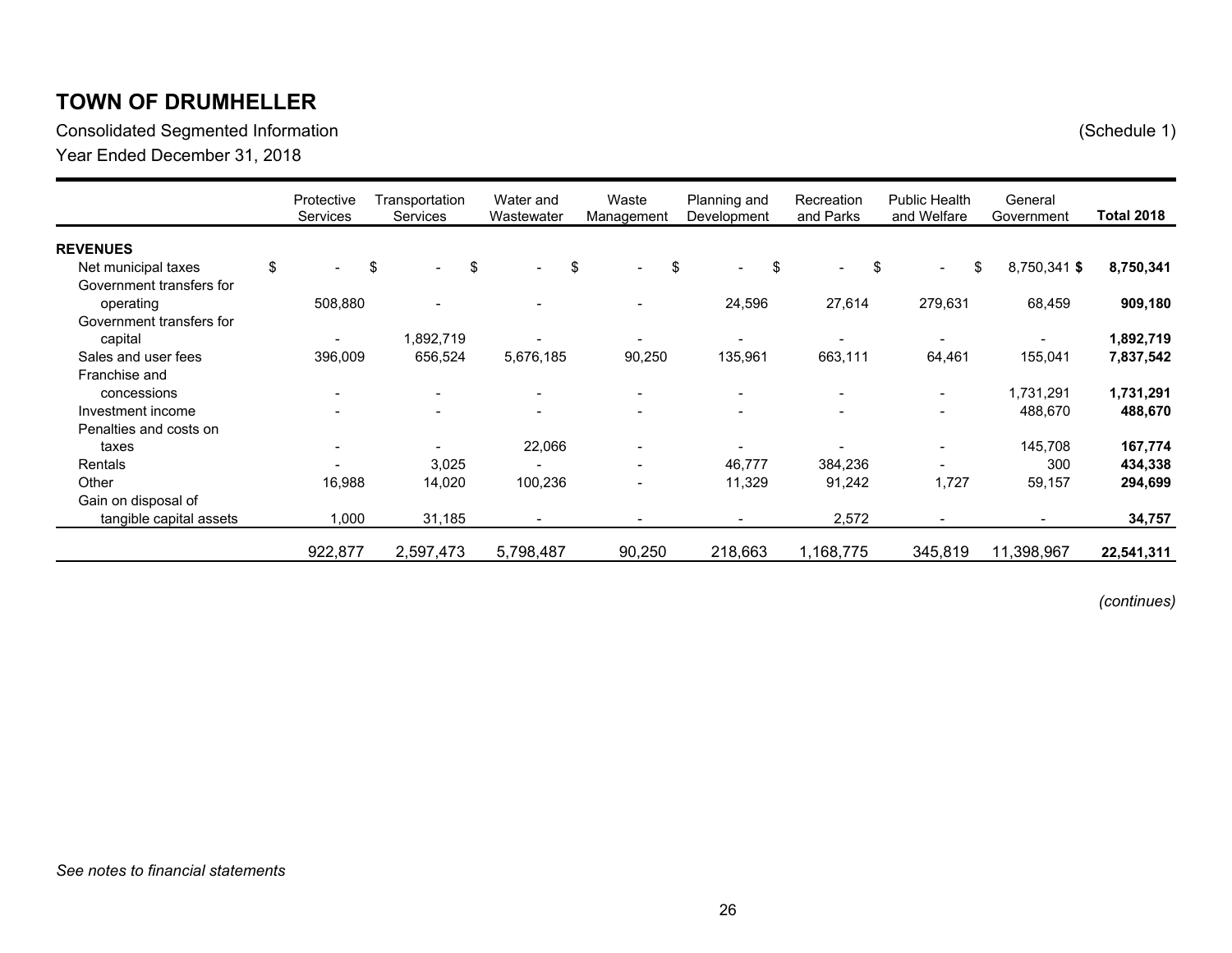Consolidated Segmented Information *(continued)* (Schedule 1)

|                                                                   | Protective<br><b>Services</b> | Transportation<br>Services | Water and<br>Wastewater  | Waste<br>Management | Planning and<br>Development | Recreation<br>and Parks  | <b>Public Health</b><br>and Welfare | General<br>Government | <b>Total 2018</b> |
|-------------------------------------------------------------------|-------------------------------|----------------------------|--------------------------|---------------------|-----------------------------|--------------------------|-------------------------------------|-----------------------|-------------------|
| <b>EXPENSES (BY OBJECT)</b>                                       |                               |                            |                          |                     |                             |                          |                                     |                       |                   |
| Salaries and wages<br>Contracted and                              | 774,445                       | 891,042                    | 1,412,636                | 29,680              | 111,943                     | 2,100,634                | 325,241                             | 847,683               | 6,493,304         |
| general services                                                  | 324,428                       | 970,664                    | 663,495                  | 388,690             | 201,639                     | 1,031,716                | 79,019                              | 584,755               | 4,244,406         |
| Amortization                                                      | 91,496                        | 1,276,384                  | 2,081,617                |                     | 103,516                     | 563,833                  | 2,111                               | 140,073               | 4,259,030         |
| Purchases from other                                              |                               |                            |                          |                     |                             |                          |                                     |                       |                   |
| governments                                                       | 936,883                       |                            | $\overline{\phantom{0}}$ |                     |                             | $\overline{\phantom{0}}$ | ۰                                   |                       | 936,883           |
| Materials, goods and                                              |                               |                            |                          |                     |                             |                          |                                     |                       |                   |
| utilities                                                         | 74,238                        | 684,079                    | 880,104                  |                     | 79,455                      | 692,451                  | 17,590                              | 99,650                | 2,527,567         |
| Transfer to local                                                 |                               |                            |                          |                     |                             |                          |                                     |                       |                   |
| agencies                                                          | 5,132                         |                            |                          |                     | 219,888                     | 242,074                  | 24,000                              |                       | 491,094           |
| Bank charges and short-                                           |                               |                            |                          |                     |                             |                          |                                     |                       |                   |
| term interest                                                     |                               | 1,045                      |                          |                     |                             | 12,662                   |                                     | 15,388                | 29,095            |
| Interest on long-term                                             |                               |                            |                          |                     |                             |                          |                                     |                       |                   |
| debt                                                              |                               |                            |                          | 221,281             |                             | 8,567                    | 180,084                             |                       | 409,932           |
| Other                                                             | 2,598                         | (50)                       | 1,705                    |                     | 10,000                      | 1,390                    | 1,031                               | 93,464                | 110,138           |
| Transfer to individuals                                           |                               |                            |                          |                     |                             |                          |                                     |                       |                   |
| and organizations                                                 |                               |                            |                          |                     |                             |                          |                                     | 21,000                | 21,000            |
|                                                                   | 2,209,220                     | 3,823,164                  | 5,039,557                | 639,651             | 726,441                     | 4,653,327                | 629,076                             | 1,802,013             | 19,522,449        |
| (DEFICIENCY) EXCESS OF<br><b>REVENUES OVER</b><br><b>EXPENSES</b> | \$(1,286,343)                 | $(1,225,691)$ \$           | 758,930 \$               | $(549, 401)$ \$     | $(507, 778)$ \$             | $(3,484,552)$ \$         | $(283, 257)$ \$                     | 9,596,954 \$          |                   |
|                                                                   |                               |                            |                          |                     |                             |                          |                                     |                       | 3,018,862         |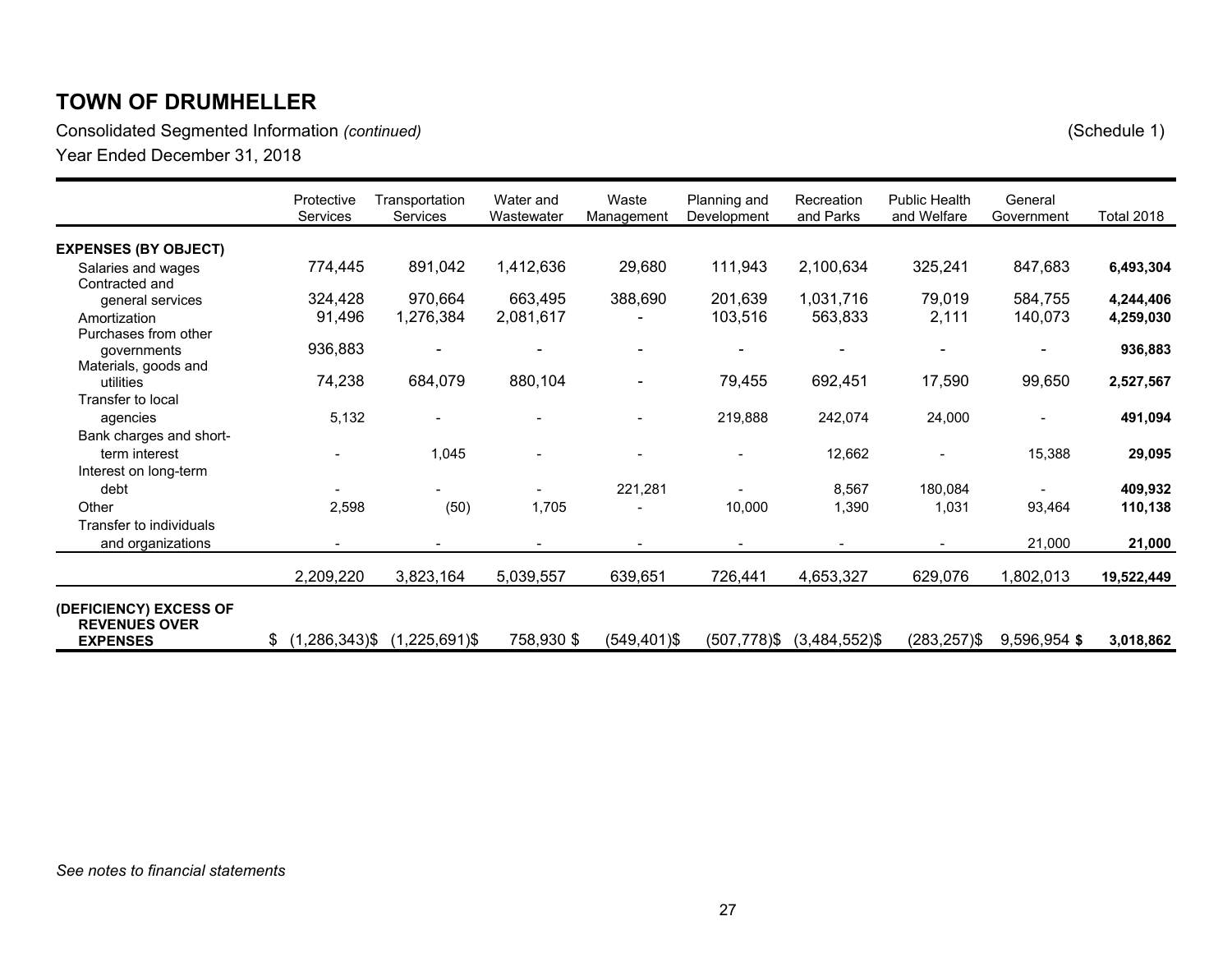Consolidated Segmented Information (Schedule 2)

Year Ended December 31, 2017

|                      | Protective<br><b>Services</b> | Transportation<br><b>Services</b> | Water and<br>Wastewater        | Waste<br>Management      | Planning and<br>Development    | Recreation and<br>Parks  | <b>Public Health</b><br>and Welfare | General<br>Government                                                                                                                                        | Total 2017 |
|----------------------|-------------------------------|-----------------------------------|--------------------------------|--------------------------|--------------------------------|--------------------------|-------------------------------------|--------------------------------------------------------------------------------------------------------------------------------------------------------------|------------|
| <b>REVENUES</b>      |                               |                                   |                                |                          |                                |                          |                                     |                                                                                                                                                              |            |
| Net municipal taxes  | \$                            | \$<br>$\overline{\phantom{a}}$    | \$<br>$\overline{\phantom{0}}$ | \$                       | \$<br>$\overline{\phantom{0}}$ | \$<br>$\blacksquare$     | \$<br>$\overline{\phantom{0}}$      | \$<br>8,509,169 \$                                                                                                                                           | 8,509,169  |
| Government transfers |                               |                                   |                                |                          |                                |                          |                                     |                                                                                                                                                              |            |
| for operating        | 416,932                       |                                   |                                |                          | 39,788                         | 30,292                   | 299,460                             | 225,235                                                                                                                                                      | 1,011,707  |
| Government transfers |                               |                                   |                                |                          |                                |                          |                                     |                                                                                                                                                              |            |
| for capital          |                               | 2,702,944                         |                                |                          |                                | $\overline{\phantom{a}}$ |                                     |                                                                                                                                                              | 2,702,944  |
| Sales and user fees  | 468,974                       | 579,294                           | 5,453,491                      | 89,993                   | 3,856                          | 571,448                  | 91,664                              | 161,317                                                                                                                                                      | 7,420,037  |
| Franchise and        |                               |                                   |                                |                          |                                |                          |                                     |                                                                                                                                                              |            |
| concessions          | $\sim$                        | $\overline{\phantom{0}}$          | $\blacksquare$                 |                          |                                | $\overline{\phantom{a}}$ | $\blacksquare$                      | 1,616,724                                                                                                                                                    | 1,616,724  |
| Investment income    |                               |                                   |                                |                          |                                | $\overline{\phantom{a}}$ |                                     | 318,771                                                                                                                                                      | 318,771    |
| Penalties and costs  |                               |                                   |                                |                          |                                |                          |                                     |                                                                                                                                                              |            |
| on taxes             |                               | $\overline{\phantom{0}}$          | 21,649                         | $\overline{\phantom{0}}$ |                                | $\overline{\phantom{0}}$ | $\overline{\phantom{a}}$            | 164,601                                                                                                                                                      | 186,250    |
| Rentals              |                               | 2,100                             |                                |                          | 46,477                         | 351,713                  |                                     |                                                                                                                                                              | 400,290    |
| Other                | 8,483                         | 115,499                           | 150,835                        | $\overline{\phantom{a}}$ | 104,414                        | 68,755                   | 4,423                               | 95,080                                                                                                                                                       | 547,489    |
| Gain on disposal of  |                               |                                   |                                |                          |                                |                          |                                     |                                                                                                                                                              |            |
| tangible capital     |                               |                                   |                                |                          |                                |                          |                                     |                                                                                                                                                              |            |
| assets               |                               | 34,672                            |                                |                          |                                |                          |                                     | $\hskip1.6pt\hskip1.6pt\hskip1.6pt\hskip1.6pt\hskip1.6pt\hskip1.6pt\hskip1.6pt\hskip1.6pt\hskip1.6pt\hskip1.6pt\hskip1.6pt\hskip1.6pt\hskip1.6pt\hskip1.6pt$ | 34,672     |
|                      | 894,389                       | 3,434,509                         | 5,625,975                      | 89,993                   | 194,535                        | 022,208                  | 395,547                             | 11,090,897                                                                                                                                                   | 22,748,053 |